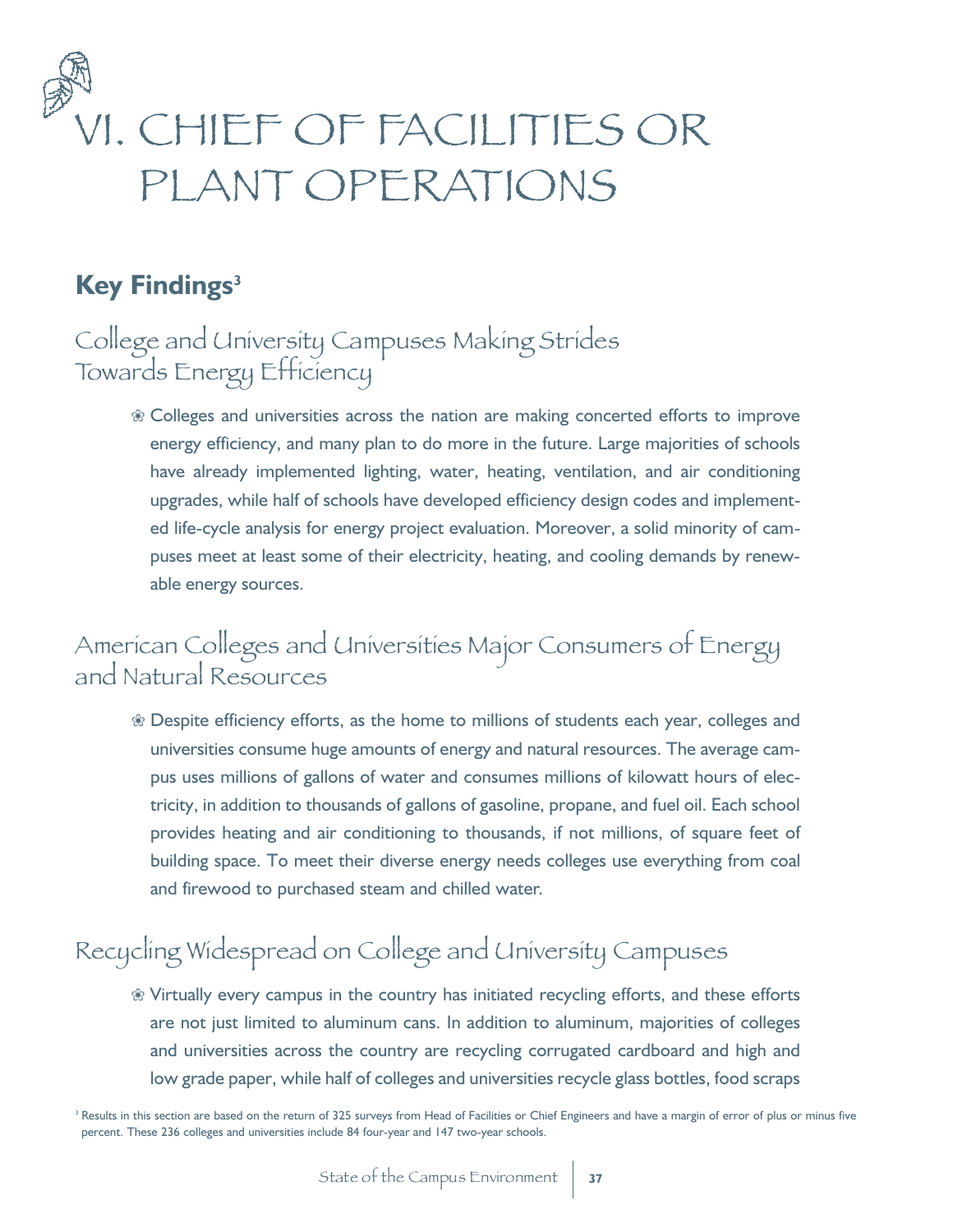and landscape trimmings, construction materials, and plastic. More than half of schools also have a materials exchange program. One caveat, while so many schools have recycling programs, only a quarter of the total municipal solid waste generated was recycled or composted, so much waste still ends up in landfills or incinerators.

## Reducing Paper Consumption, Environmental Purchasing Top List of Programs

 $%$  In addition to recycling, schools have taken steps towards greater environmental responsibility through other programs. Many schools have already created programs to reduce the need for paper hard copies and encourage both environmentally sound purchasing and micro-scale lab experiments. Fewer, yet still a significant number, have programs requiring that office paper be chlorine-free or have a minimum of 25 percent post-consumer waste.

## Landscaping and Grounds Programs Gain Footing on Campuses

 $\%$  Not only have colleges and universities begun to embrace recycling and energy conservation efforts, many schools now factor the environment into their landscaping and grounds management plans. Integrated pest management and native landscaping programs have already been implemented on at least half of campuses, while solid minorities of schools have also implemented programs to provide food and shelter to attract wildlife, restore natural habitats on campus, and identify and remove exotic species. Majorities of colleges and universities have also reserved at least part of their campuses as protected, agricultural or horticultural land.

## Transportation Programs Slowly Moving Forward

 $\mathcal X$  A few schools have made concerted efforts to make transportation around campus more environmentally responsible, an area of great opportunity for colleges and universities to make strides into a relatively uncharted, but highly important, territory. Schools are making strides by providing adequate and protected bicycle racks and free or discounted bus passes for students, faculty, and staff, creating carpooling programs, and providing incentives not to drive alone. Moreover, a relatively small, but significant group of schools use alternative fuels for at least some of their fleet vehicles.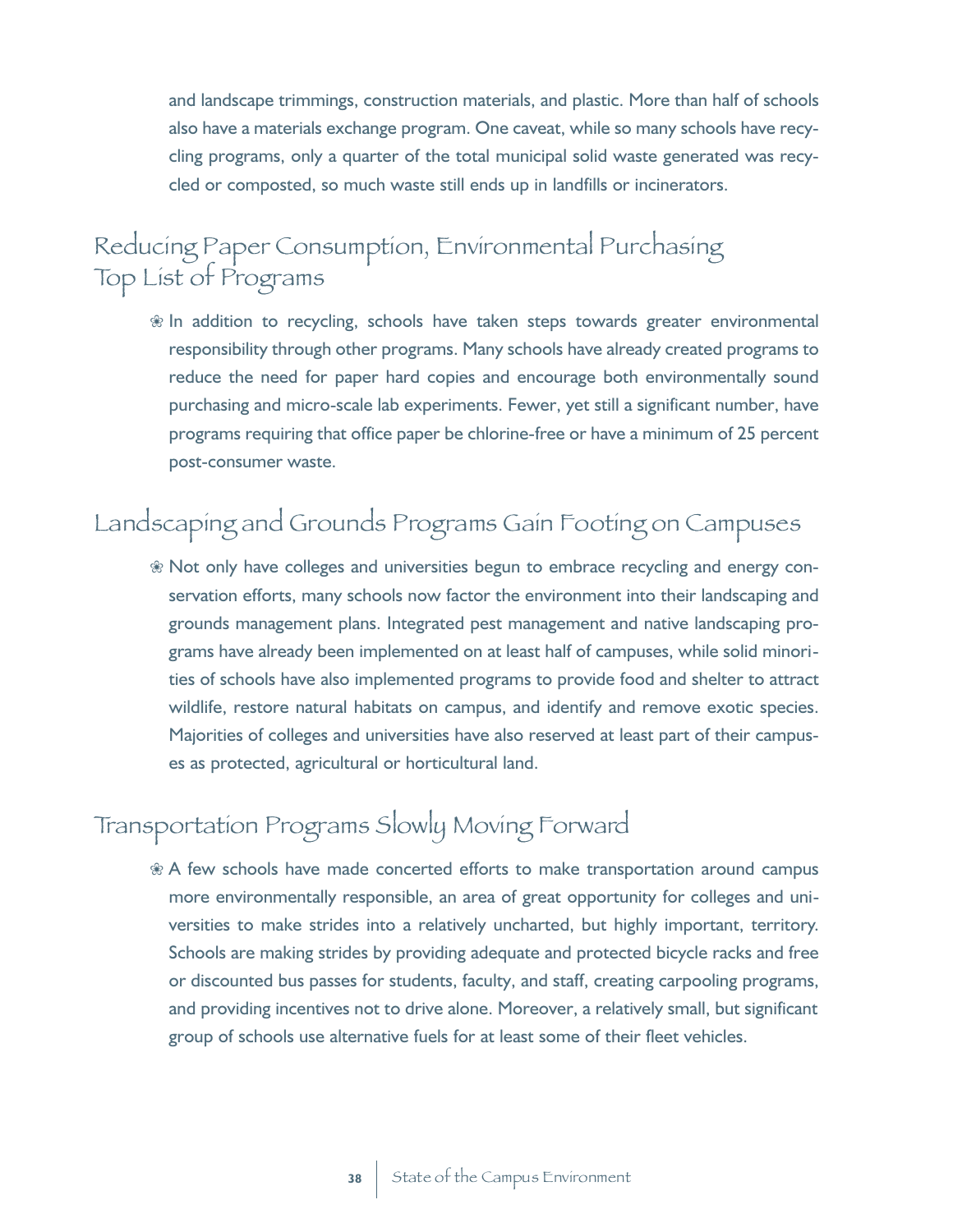## Schools That Talk the Talk are Walking the Walk

 $\circledast$  Of the small number of schools that answered both the presidents section and the facilities sections, the schools that say they have written policies for recycling, water efficiency and conservation, and environmentally sound purchasing are more likely to be recycling, making water efficiency upgrades, and purchasing environmentally sound goods.

#### **Energy and Utilities**

Perhaps because the cost benefits are relatively easy to calculate, energy and utility upgrades have been implemented by a large majority of American campuses. In particular, we asked about three types of upgrades-lighting, water, and heating, ventilation and air conditioning. Lighting upgrades top the list of energy efficiency programs implemented on campuses. Most colleges and universities have implemented lighting efficiency upgrades in all or some campus units (81%), and some schools (20%) have plans to do more in this area.

Almost as many schools implemented heating, ventilation, and air conditioning upgrades. Three in four (73%) have implemented heating, ventilation, and air conditioning efficiency upgrades in all or some campus units, and a quarter (24%) plan to do more. Water efficiency upgrades are equally as common as heating and cooling upgrades. Three in four have implemented water efficiency upgrades in all or some campus units (72%). One in five plan to do more regarding water efficiency upgrades (19%). Small schools (enrollment <1,000) are less likely than others to have implemented heating, ventilation, and air conditioning upgrades, while schools in the East are more likely than those in the Midwest to have done so.

#### **Implementation of Energy Efficiency Programs and Plans to Do More<sup>4</sup>**

|                                                          | <b>CURRENT</b> | <b>FUTURE</b> |
|----------------------------------------------------------|----------------|---------------|
| Lighting efficiency upgrades                             | 81%            | 20            |
| Heating, ventilation, and<br>air conditioning upgrades   | 73             | 24            |
| Water efficiency upgrades                                | 72             | 19            |
| Efficiency design codes for<br>new or existing buildings | 52             | 17            |
| Life-cycle analysis for energy<br>project evaluation     | 48             | 4             |

<sup>4</sup> When tables in this section are not broken down by two- and four-year schools it is because no statistically significant difference between two- and four-year schools exists.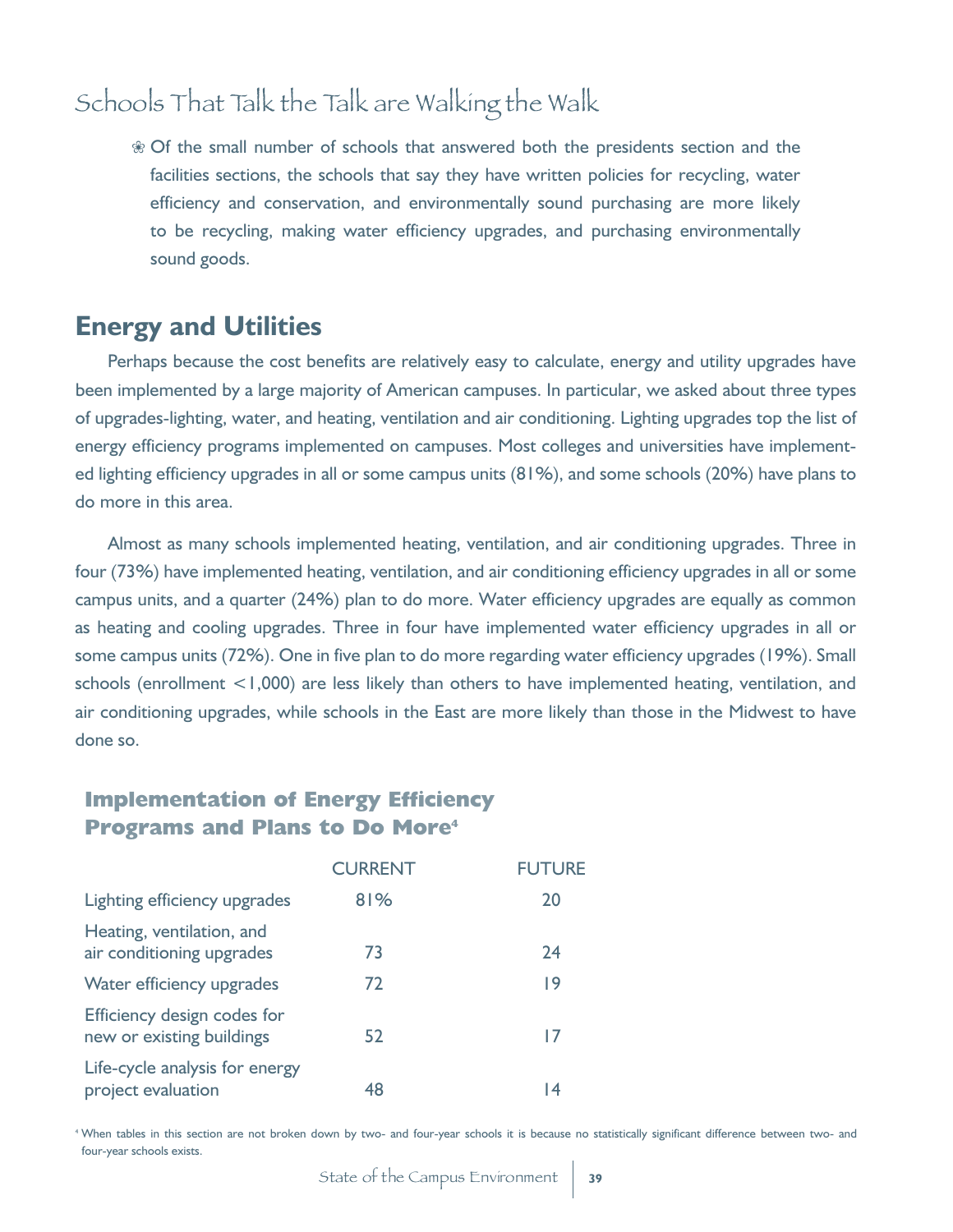Colleges and universities are less likely to have implemented efficiency design codes for buildings and life-cycle analysis for energy project evaluation. One in two have developed efficiency design codes for new or existing buildings (52%), with 17 percent planning to do more in this area. Again, the smallest schools are less likely than larger ones to do this. Half of all campuses (48%) have implemented life-cycle analysis for energy project evaluation, with 14 percent having plans to do more in this area.

#### **Amount of Electricity, Heating, or Cooling Demands Met by Renewable Sources**

| <b>None</b>          | 63% |
|----------------------|-----|
| Less than 10 percent | ш   |
| 10 percent or more   | 13  |
| Gave no answer       | 14  |

Although not utilized as often as energy efficient up-grades, some schools are using renewable sources and alternative fuels such as solar, wind, hydro, or fuel cells to meet their heating and cooling demand. One in four (24%) colleges and universities report using renewable energy sources to meet their electric, heating, or cooling demand, with 13 percent of schools reporting that 10 percent or more of their energy needs are met by renewable sources. One in 10 plan to do more to meet their schools' energy needs by utilizing renewable energy resources.

## **Colleges Especially Committed to Energy Conservation**

#### **Leading Schools for Energy Efficiency and Conservation (Schools listed alphabetically)**

Bard College Cardinal Stritch University Chippewa Valley Technical College College of Saint Benedict Colorado State University Florida Gulf Coast University Humboldt State University Jefferson Davis Community College Middlebury College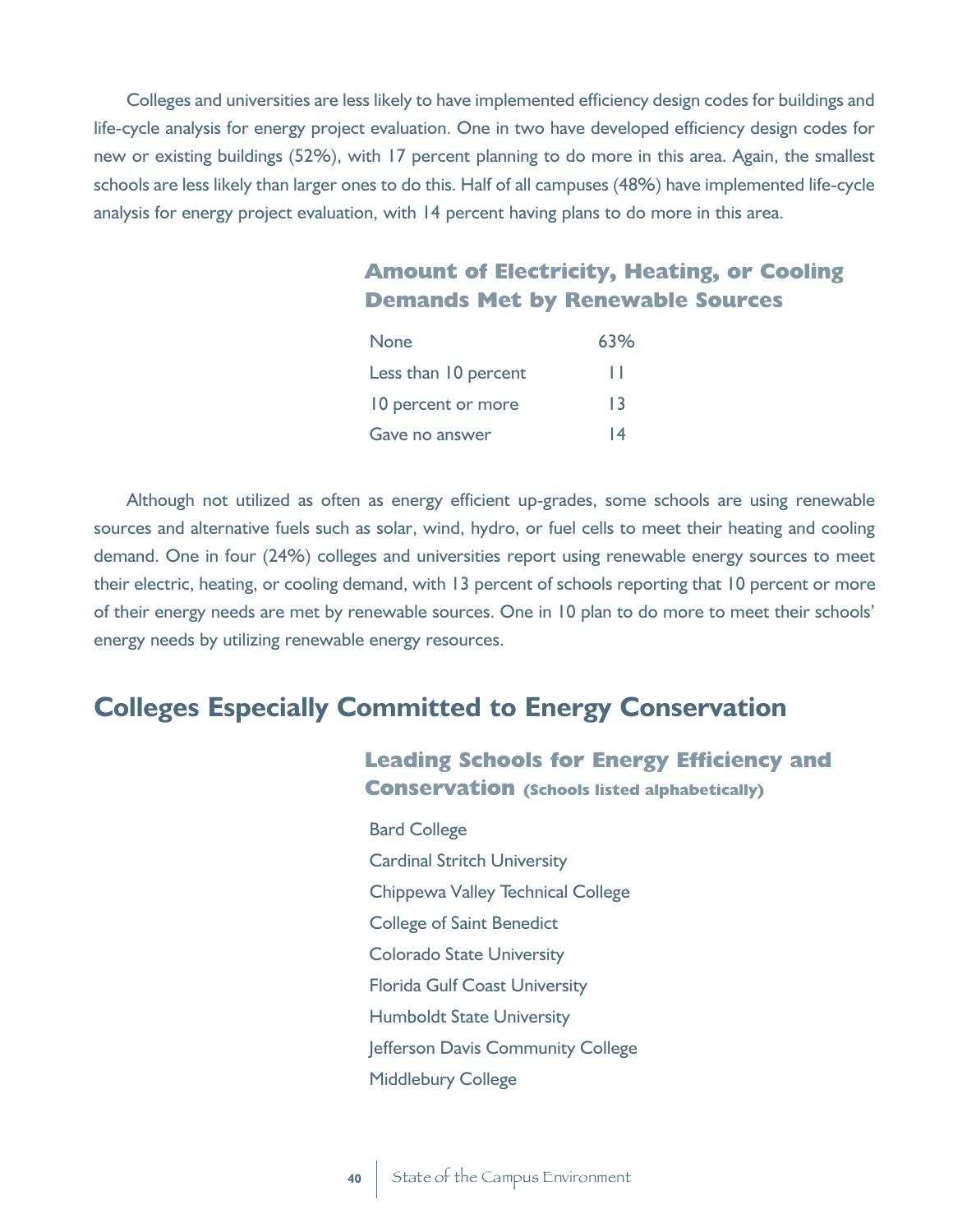Raritan Valley Community College Rush University Umpqua Community Coll. University of Wisconsin-River Falls University of Utah

#### **Leading Schools for Doing More w/Energy Efficiency and Conservation**

**(Schools listed alphabetically)**

Barstow College Bates College Bethany College Catholic University George Fox University Jefferson College Johns Hopkins University Massachusetts Institute of Technology Mercer County Community College Minot State University Ohio University Portland Community Coll. Reed College Salish Kootenai College Tufts University Tuskegee University

- University of Nebraska at Omaha
- University of South Carolina-Aiken
- University of Texas Medical Branch-Galveston

University of Vermont

Washburn University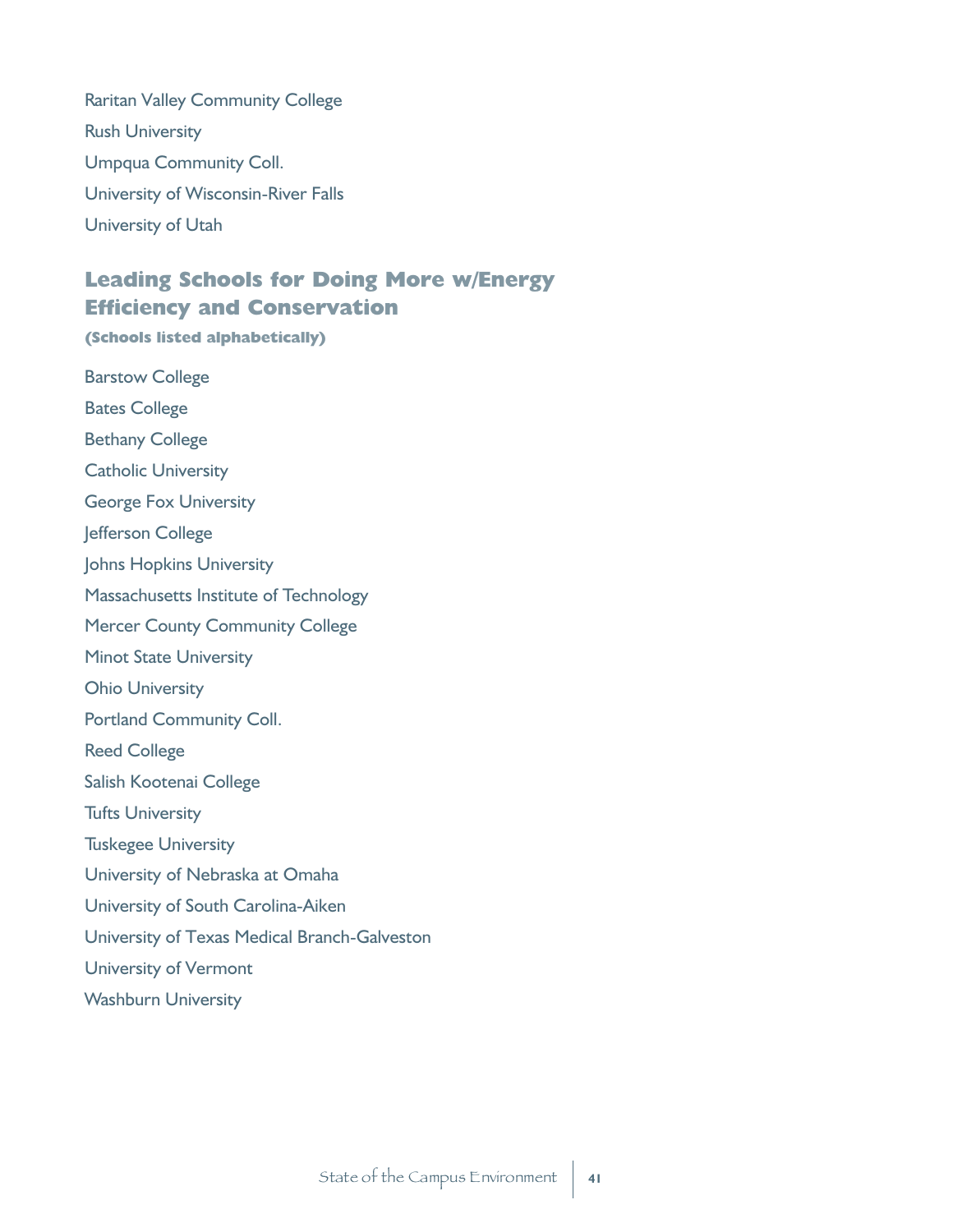Throughout the country, colleges and universities have designed programs to reduce energy consumption, but there is a small group of schools that stand apart from the rest when it comes to energy conservation. These schools have taken virtually all of the steps listed above to improve efficiency including using renewable energy resources, upgrading water, lighting, heating, ventilation, and air conditioning efficiency, developing efficiency design codes for new or existing buildings, and implementing life-cycle analysis for energy project evaluation. These high performing colleges and universities are located across the nation, and vary with regard to size and the types of degrees offered.

### **Leading Schools for Which More than 50% of Energy Comes from Renewable Sources**

**(Schools listed alphabetically)**

Central Oregon Community College Central Virginia Community College George Fox University Jefferson Davis Community College John Brown University Johnson Bible College Linfield College Northwest Missouri State University Pierce College Reconstructionist Rabbinical College Saint Peter's College Salish Kootenai College Santa Monica College University of Idaho University of Portland

There is also a group of colleges and universities that, while not necessarily energy efficient right now, are especially committed to doing more to promote energy efficiency and conservation on their campuses. Of the six policies listed above—using renewable energy sources, upgrading water, lighting, heating and cooling efficiency, developing efficiency design codes for new or existing buildings, and implementing life-cycle analysis for energy project evaluation—these schools have plans to pursue at least five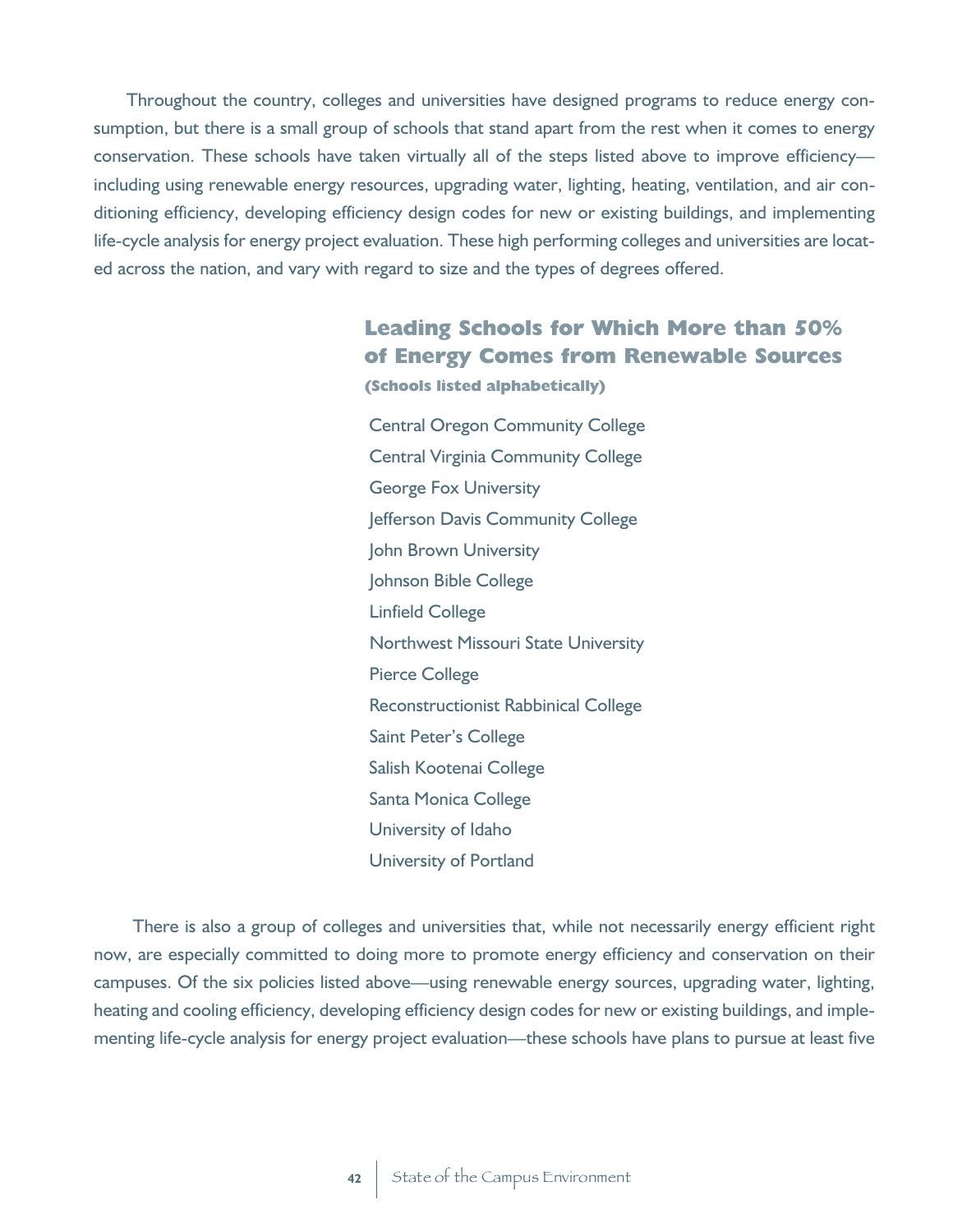of them. Similar to the leading schools that already excel in energy efficiency and conservation, this group includes two-year and four-year schools that vary in size and are located all over the country.

In terms of using renewable energy, all of the schools listed say that in order to meet their heating and cooling demand, more than 50 percent of the energy comes from renewable sources such as solar, wind, hydro, or fuel cells. This group is diverse, containing large public universities as well as private and two-year community schools. They come from across the county with the largest ones located in the West.

### **Solid Waste, Recycling, and Materials Exchange**

#### **Amount of Municipal Solid Waste That is Recycled or Composted**

| <b>None</b>    | 4% |
|----------------|----|
| $1\% - 10\%$   | 20 |
| $20\% - 30\%$  | 25 |
| 40% 50%        | 9  |
| 60% or more    | 8  |
| Gave no answer | 34 |

Recycling is another way schools are protecting the environment. Six in ten recycle or compost at least some of the municipal solid waste generated on their campus (62%). In fact, two in 10 (17%) report that they recycle or compost 40 percent or more of their waste. Only 4 percent of schools say that none of the municipal solid waste generated on campus is recycled or composted. The schools that give an answer to this questions report an average recycling rate of about a quarter (26%) of their total municipal waste generated. Even though a large number of schools recycle at least somewhat, more than three quarters of waste generated still ends up in landfills or incinerators.

What do campuses recycle? Aluminum, paper (higher and lower grade), and cardboard top the list. A large majority of schools report that they recycle aluminum containers in all or some campus units (85%). And the same large percentages of schools say they recycle higher grades of paper (84%). Nearly as many schools say they recycle corrugated cardboard (80%) and lower grades of paper (77%). Relatively few schools intend to do more recycling of these waste products. Fifteen percent or less say they plan to do more recycling of higher grades of paper (15%), lower grades of paper (12%), aluminum containers (10%), or corrugated cardboard (9%).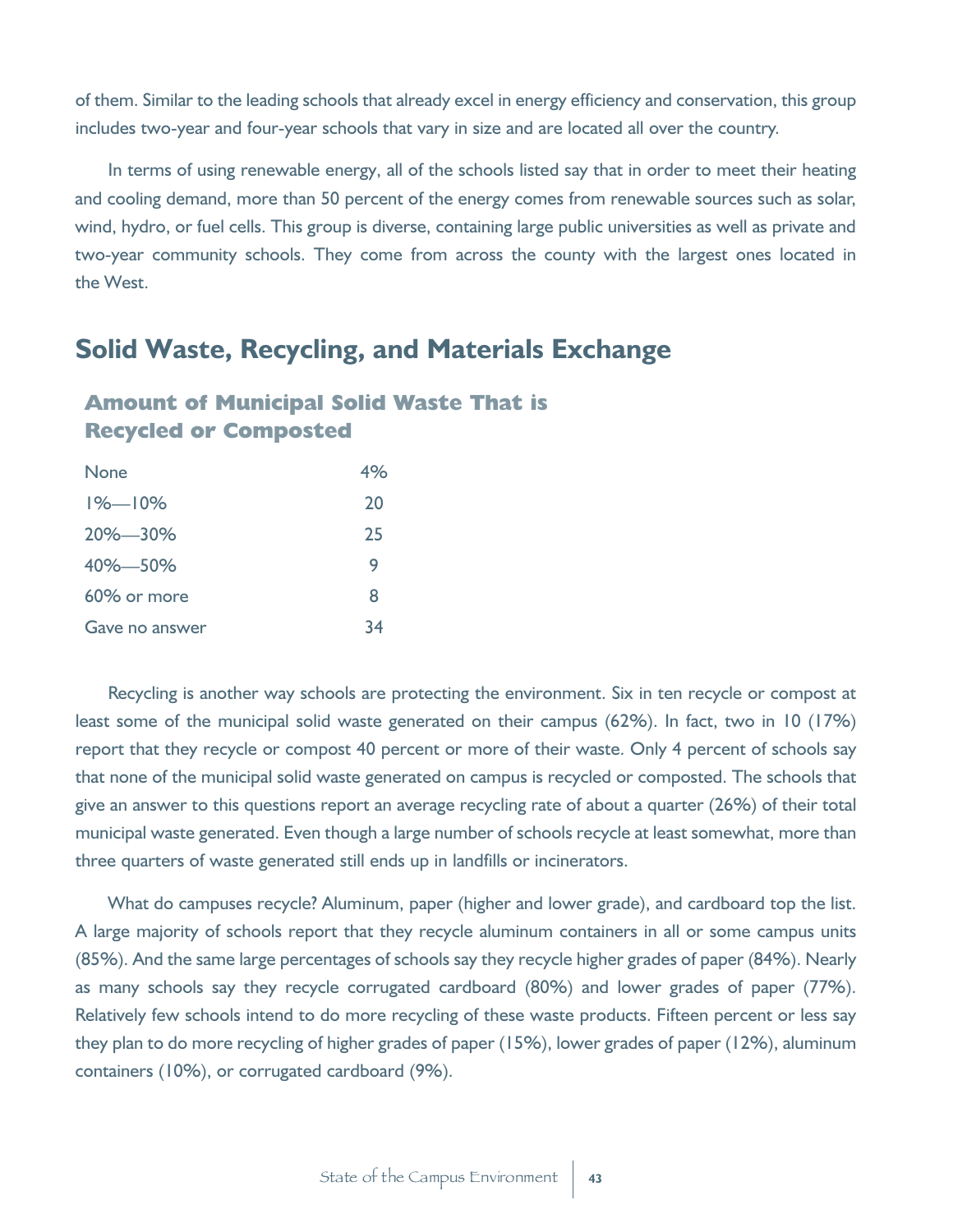#### **Percentage of Schools That Recycle Specific Items and Plan To Do More**

|                                        | <b>CURRENT</b> | <b>FUTURF</b>  |
|----------------------------------------|----------------|----------------|
| Aluminum                               | 85%            | 0              |
| Higher grades of paper                 | 84             | 15             |
| Corrugated cardboard                   | 80             | 9              |
| Lower grades of paper                  | 77             | $\overline{2}$ |
| Glass bottles and jars                 | 50             | 9              |
| Food scraps and<br>landscape trimmings | 48             | 8              |
| <b>Construction materials</b>          | 47             | 6              |
| <b>Plastic</b>                         | 46             | 9              |

In addition to these four solid waste products-aluminum, high- and low-grade paper, and cardboardcolleges and universities have taken on the challenge of recycling other items, as well. Half of American colleges and universities say they recycle glass bottles and jars (50%), food scraps and landscape trimmings (48%), construction materials (47%), and plastic (46%). One in 10 plan to do more recycling of glass bottles and jars (9%), plastic (9%), food scraps or landscape trimmings (8%), or construction materials (6%). Moreover, 55 percent have a materials exchange program. Overall, larger colleges and universities, public schools and Eastern schools report more recycling than smaller schools, private schools and Western, Southern and Northern schools.

#### **Purchasing, Hard-Copy, and Lab Practices and Plans to Do More**

|                                                              | <b>CURRENT</b> | <b>FUTURE</b> |
|--------------------------------------------------------------|----------------|---------------|
| Programs to reduce the<br>need for paper hard copies         | 69%            | 15            |
| Programs to encourage<br>environmentally sound<br>purchasing | 49             | 20            |
| Programs to encourage<br>microscale lab experiments          | 43             |               |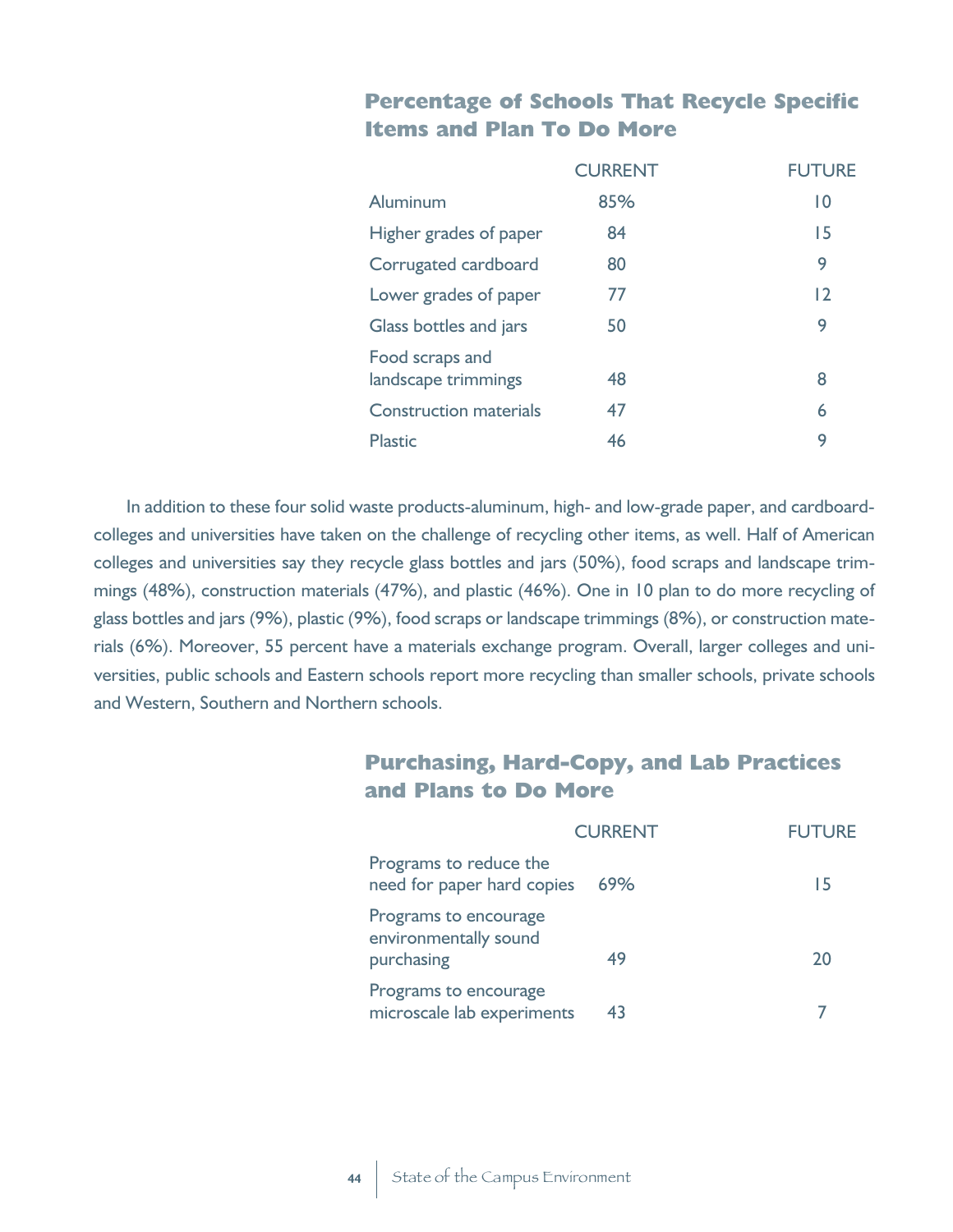|                                                                           | <b>CURRENT</b> | <b>FUTURE</b> |
|---------------------------------------------------------------------------|----------------|---------------|
| Programs requiring minimum<br>25% post-consumer waste<br>for office paper | 29             |               |
| Programs requiring chlorine-free<br>requirements for office paper         |                |               |

Traditionally, schools and paper go together hand in hand, so both the reduction of hard copies and attention to the type of paper purchased are significant ways for schools to contribute to the greening of campuses. This fact is not lost on our colleges and universities, as a strong majority indicate they have programs in place to reduce the need for hard copies (69%). And some schools plan to do more in terms of reducing hard copies (15%). Moreover, when asked about paper purchasing practices, three in 10 (29%) schools said they purchase office paper with a minimum of 25 percent post-consumer waste and 8 percent said they purchase paper that is chlorine-free.

More generally, one in two schools report they have programs to encourage environmentally sound purchasing (49%). The other half of American colleges and universities do not (41%) or gave no answer (11%). Public colleges and universities (56%) are more likely than private schools (42%) to have programs that encourage environmentally sound purchasing.

Lab experiments are another area for conservation. A large minority (43%) of schools have programs in place in all or some campus units to encourage lab courses to implement micro-scale experiments that consume milliliters rather than liters. This practice is more prevalent among the largest colleges (enrollment 8,000) than it is among those with fewer than 1,000 students.

### **Colleges and Universities That Take Lead in Recycling Efforts**

#### **Leading Schools for Recycling, Solid Waste, and Materials Flow**

Bard College Barstow College Brown University California State University-San Marcos Colorado State University Dartmouth College

**(Schools listed alphabetically)**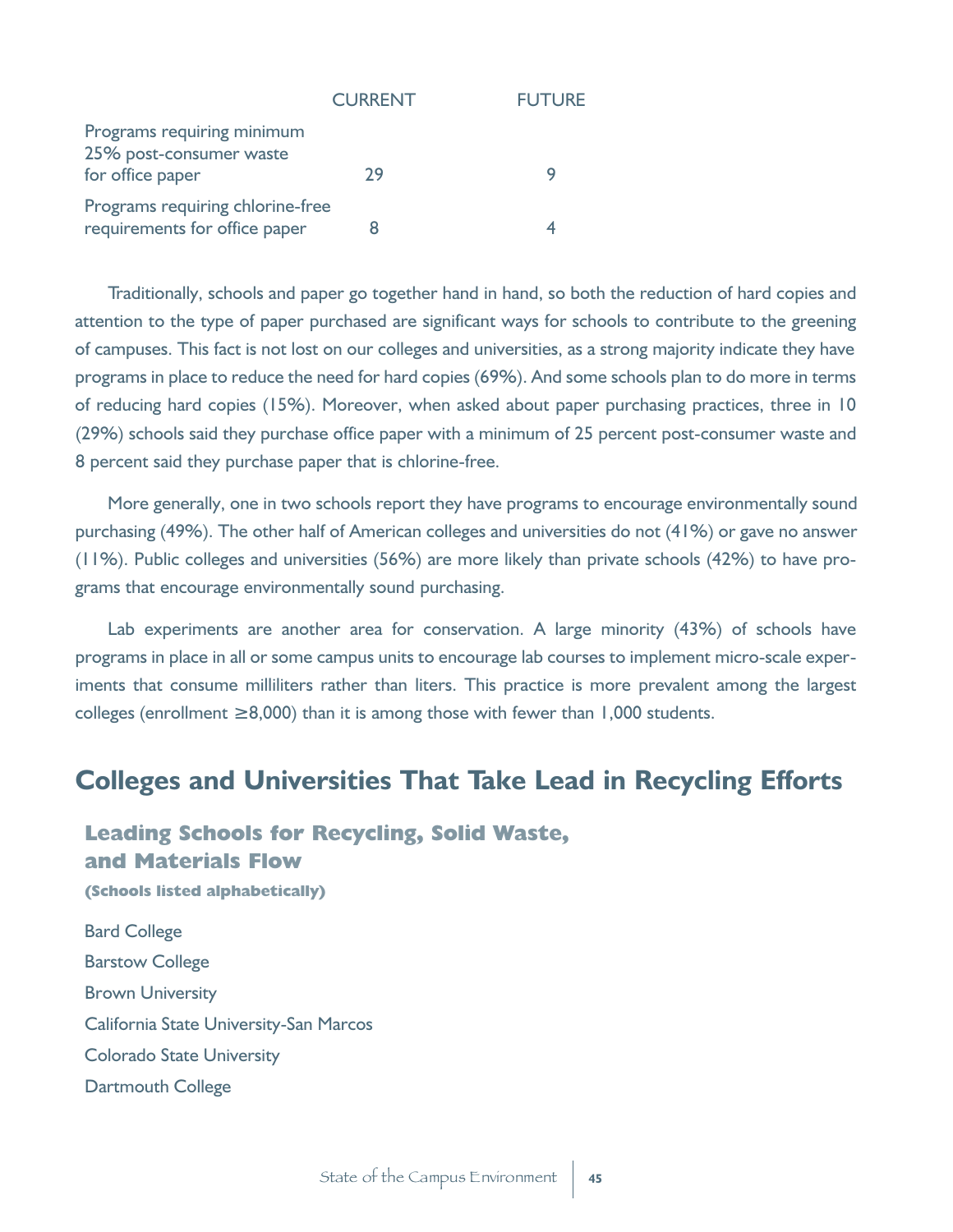East Carolina University Georgia Institute of Technology Humboldt State University Kaskaskia College Lenoir Community College Medical College of Wisconsin Miami University (Ohio) Middlebury College Northwest Missouri State Princeton University University of Colorado at Boulder University of Maine at Augusta University of Nebraska at Omaha University of Oregon University of South Carolina-Columbia University of Vermont Warren Wilson College

Most colleges and universities across the country are taking giant steps in recycling the various sources of waste that they produce, but there is a group of schools that truly stand out above the rest. They collect virtually all solid wastes for recycling, including paper, food scraps, plastic, and corrugated cardboard. Moreover, most of these elite schools have a materials exchange program and programs in place to encourage environmentally sound purchasing, reduce the need for paper hard copies, and encourage lab courses to implement micro-scale experiments that will consume milliliters rather than liters. Many of these schools also specify that office paper purchased must contain a minimum 25 percent post-consumer waste and also have chlorine-free requirements for office paper. Of the eight recyclable goods and six environmental programs, the top recycling schools have undertaken at least twelve of these.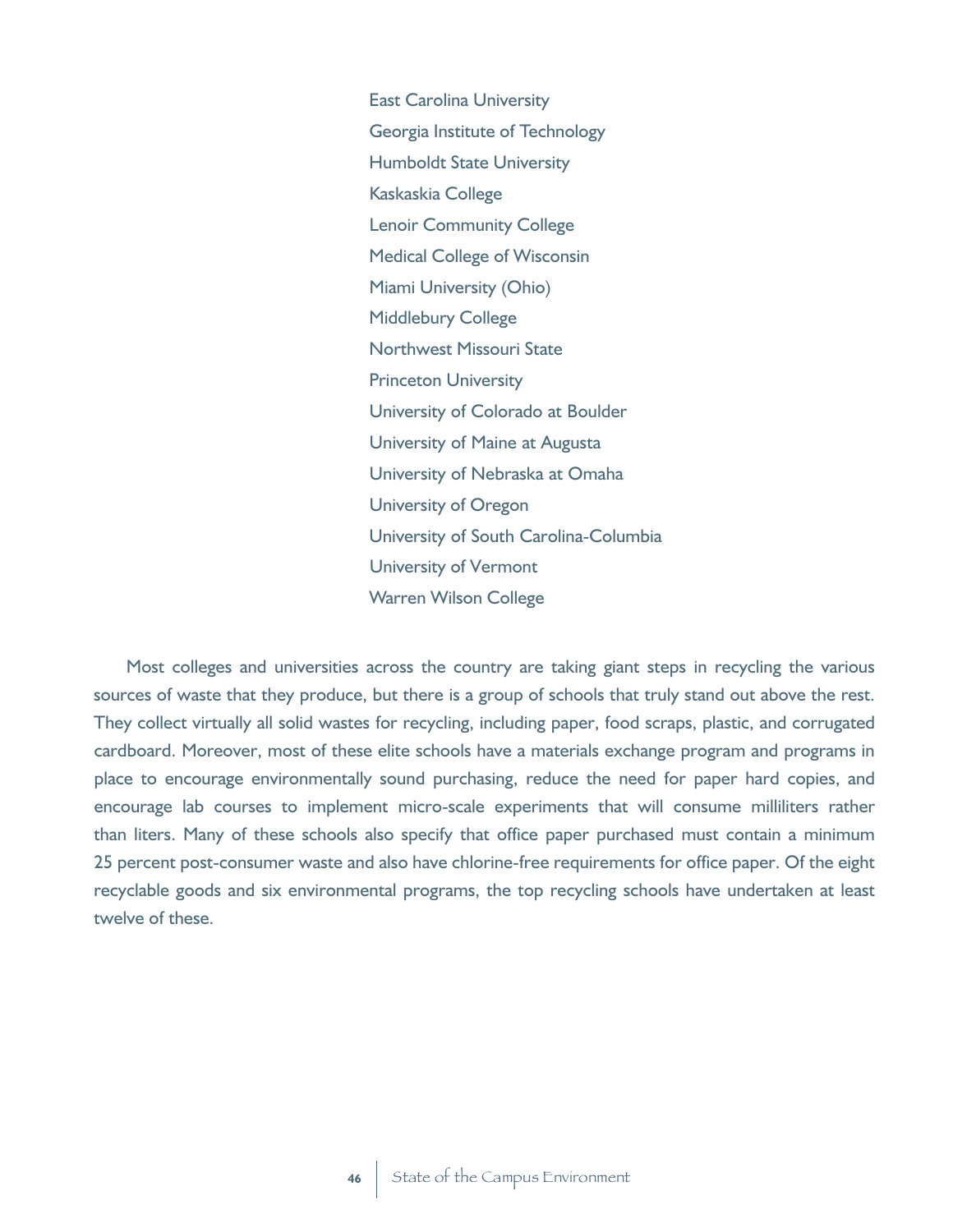#### **Leading Schools for Doing More w/ Recycling, Solid Waste, and Materials Flow**

**(Schools listed alphabetically)**

Albany State University Alvernia College Ball State University Barstow College Bethany College Catholic University Johns Hopkins University Massachusetts Institute of Technology Mercer County Community College Princeton University Reed College Saint Peter's College Salish Kootenai College SUNY-Potsdam University of Oregon University of South Carolina-Spartanburg University of Texas at Arlington University of Texas Medical Branch-Galveston Washburn University of Topeka Westfield State College

There are other colleges and universities that should also be noted here, not just for their current recycling efforts, but for their future plans to do more recycling. Some of these schools already have strong recycling programs and would just like to improve upon them, while others are just beginning to seriously undertake recycling efforts. As was the case with the schools that currently have recycling, material exchange, and environmentally sound purchasing programs, these colleges and universities are big and small in size and are located across the US. Most of these colleges are four-year schools, although there are some two-year schools in this group, as well.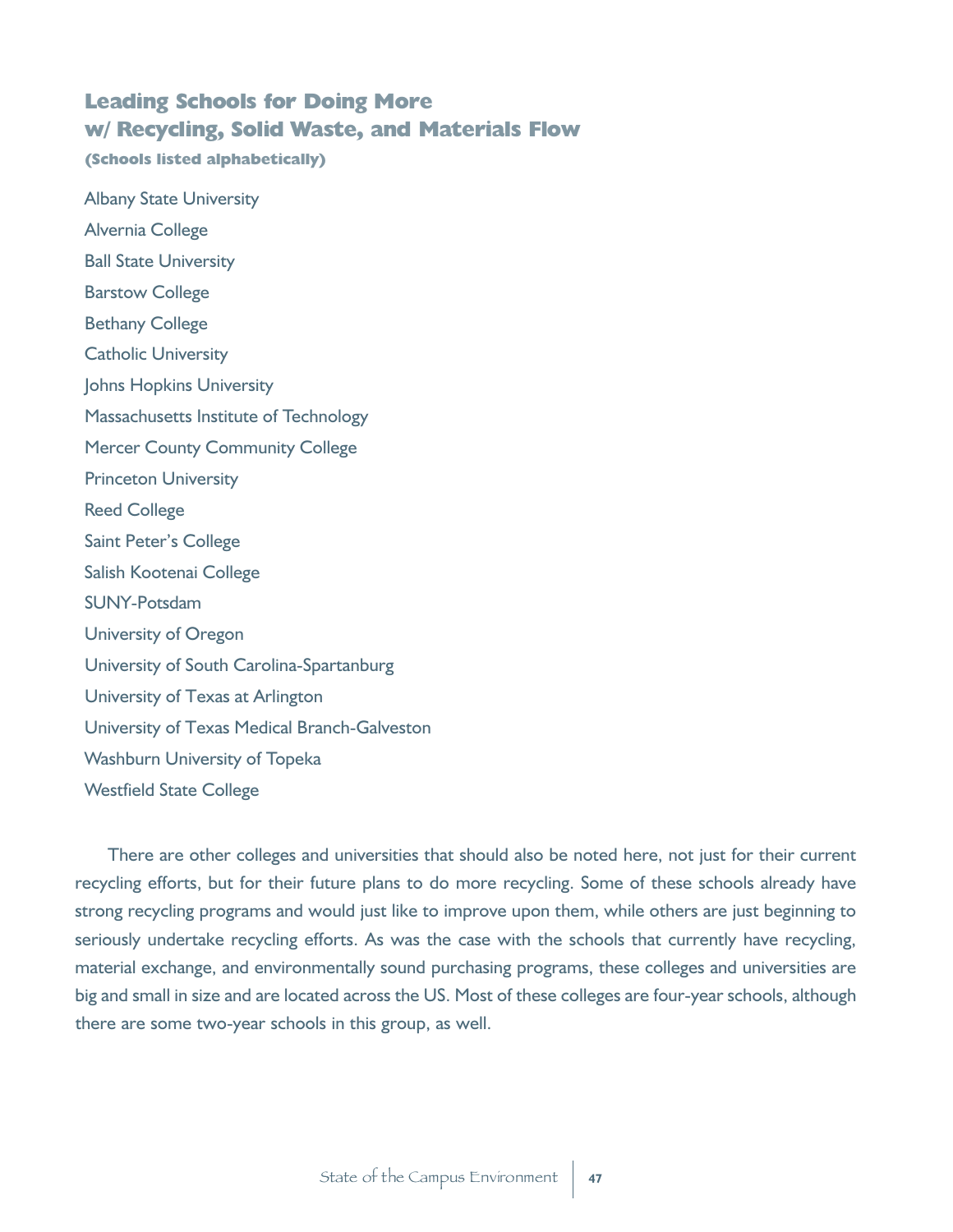#### **Leading Schools for Recycling 60% or More of Their Total Municipal Waste Generated**

**(Schools listed alphabetically)**

Bainbridge College Ball State University Bard College Bates College Bridgewater State College Cardinal Stritch University Chippewa Valley Technical College Emperor's College of Traditional Oriental Medicine Henderson Community College John Brown University Kaskaskia College Miami University Middlebury College Mt. Hood Community College Portland Community College Reconstructionist Rabbinical College Texas Christian University Texas Tech University The University of Maine at Augusta United Theological Seminary of the Twin Cities University of Idaho Waycross College

Finally, a select group of schools report that they recycle or compost a large percentage, 60 or more, of the total waste generated. The schools listed vary in size, include both public and private campuses, two- and four-year schools, and are located throughout the country.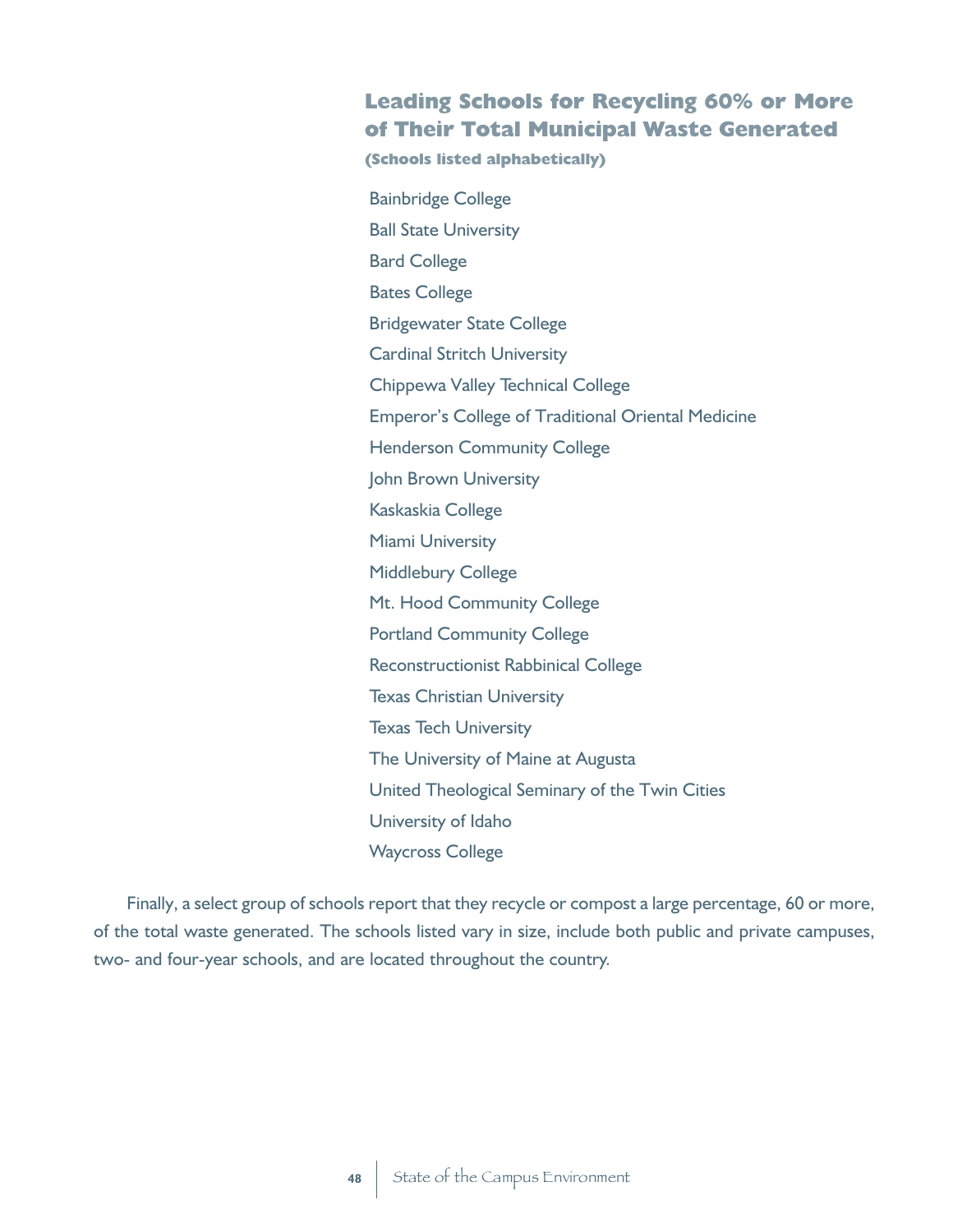## **Landscaping and Grounds**

#### **Percentage of Schools with Landscaping and Grounds Programs**

| <b>Integrated Pest Management</b>            | 60% |
|----------------------------------------------|-----|
| <b>Native Landscaping</b>                    | 5 I |
| <b>Food and Shelter to Attract Wildlife</b>  | 37  |
| <b>Habitat Restoration</b>                   | 36  |
| Identification and Removal of Exotic Species | 79  |

Colleges and universities have undertaken numerous landscaping and grounds programs with varying levels of frequency. Integrated pest management tops the list of grounds programs, and is the only program present in a clear majority of schools. Sixty percent have implemented integrated pest management in all or some campus units. Another half (51%) have implemented native landscaping programs in all or some campus units.

### **Proportion of Land That is Protected and Agricultural/Horticultural**

#### **Protected**

| None                                  | 40% |
|---------------------------------------|-----|
| 1%-20%                                | 15  |
| 21%-50%                               | 10  |
| More than 50%                         | 10  |
| Unknown/Not sure/No answer            | 28  |
| Mean percentage                       | 17% |
| Mean acres of land                    | 99  |
| <b>Agricultural and Horticultural</b> |     |
| None                                  | 45% |
| $1\% - 20\%$                          | 12  |
| 21%-50%                               | 13  |
| More than 50%                         | 6   |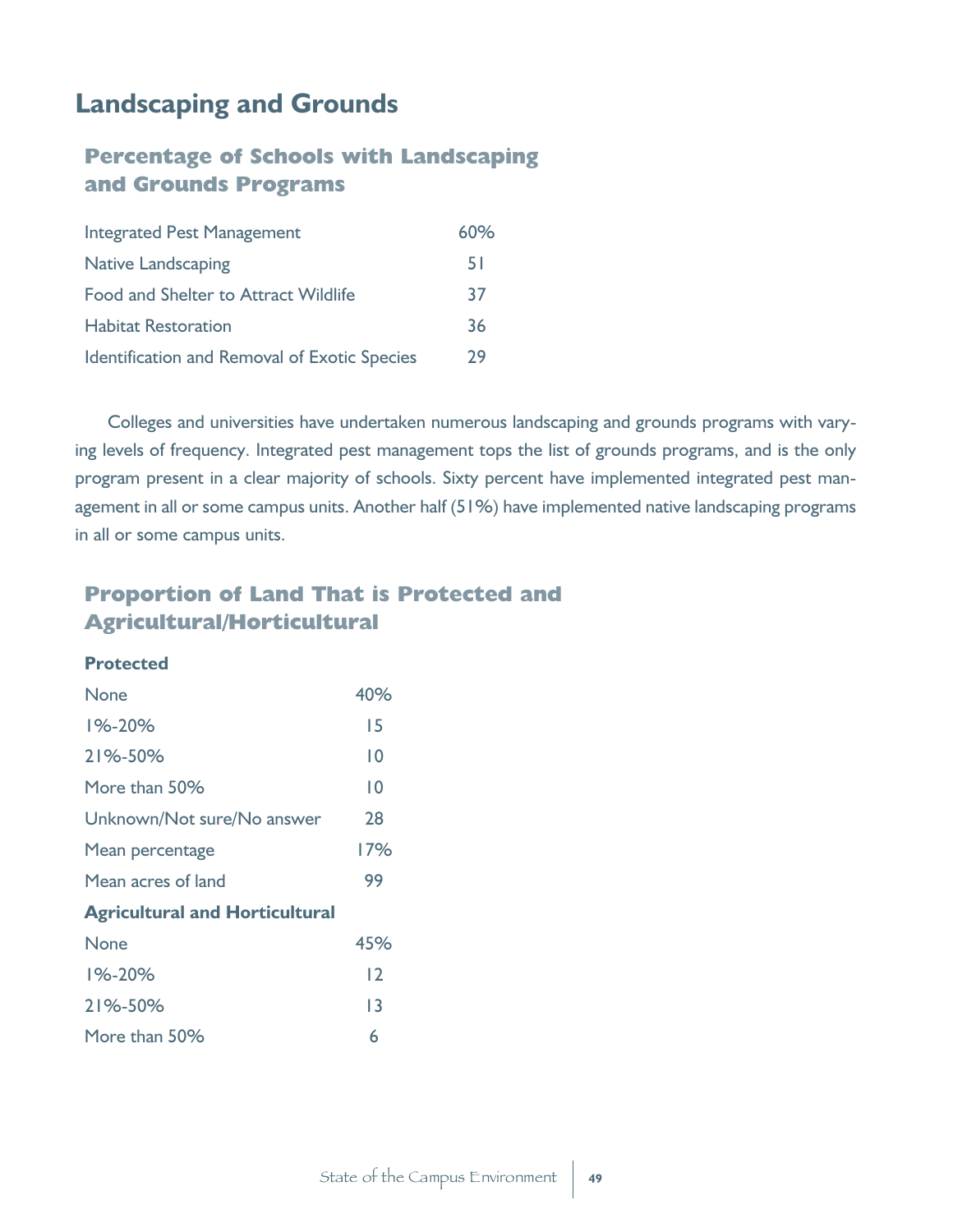| Unknown/Not sure/No answer | 28  |
|----------------------------|-----|
| Mean percentage            | 13% |
| Mean acres of land         | 127 |

Although not quite as prevalent as pest management and native landscaping programs, a significant minority of colleges and universities have established other programs as well. Slightly less than four in 10 have programs to provide food and shelter to attract wildlife (37%) and to restore the natural habitats on their campuses (36%). Another three in 10 (29%) have implemented programs to identify and remove invasive exotic species.

Rural and small-town schools have done more than city and suburban ones to provide food and shelter to attract wildlife, while large schools have done more than smaller ones to restore natural habitats and remove exotic species from the campus. Midwestern colleges and universities lag behind in promoting integrated pest management and native landscaping programs.

Schools were asked about the kinds of land they have and about the environmental management of those grounds. Our findings show that colleges and universities have chosen to protect a great deal of land that they own. A third (35%) have at least some protected land, with one in 10 (10%) reporting that half or more of their land is protected. Another two in 10 (25%) report that less than half of their land is protected. Three in 10 (28%) facilities chiefs are not sure how much campus land is protected or gave no answer. On average, schools protect 99 acres of land, which amounts to 17 percent of their total land.

Turning to the percentage of total land that is agricultural or horticultural, 45 percent report that they have no agricultural or horticultural land at all. Three in 10 (31%) have land that is agricultural or horticultural. One in four (25%) report that half or less of their total land is agricultural-horticultural land, while 6 percent reserve more than half of their land for agriculture or horticulture. Three in 10 (28%) schools are not sure how much land is agricultural or horticultural or gave no answer.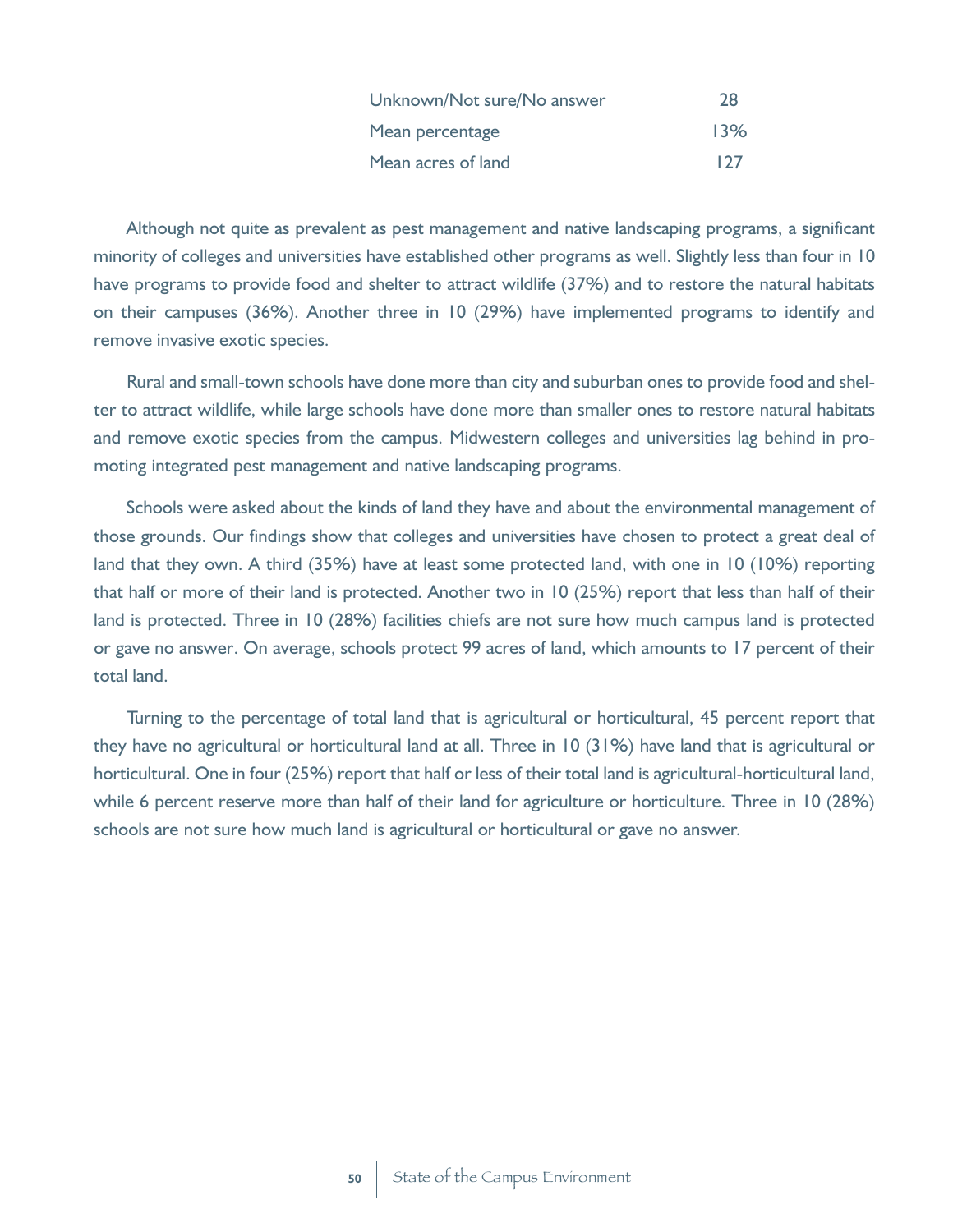## Colleges and Universities That Take the Lead in Landscaping and Grounds Programs

### **Leading Schools for Land and Grounds Management Programs**

**(Schools listed alphabetically)**

Bethany College Florida Gulf Coast University Lackawanna Junior College Mt. Hood Community College Northwest Missouri State University Norwich University Pepperdine University Portland Community College Reed College Saint Olaf College University of California-Berkeley University of Nebraska at Omaha University of North Carolina at Asheville University of Oregon Villanova University

There is a group of schools that stand out from the rest with regard to landscaping and grounds management programs. They have implemented all of the five types of programs discussed above—habitat restoration, native landscaping programs, identification and removal of invasive exotic species, integrated pest management, and programs to provide food and shelter to attract wildlife. Located throughout the US, this group consists of four-year and two-year colleges and universities, and campuses of various sizes. Three of these schools are located in Oregon, indicating a particularly strong commitment coming from our 33rd state.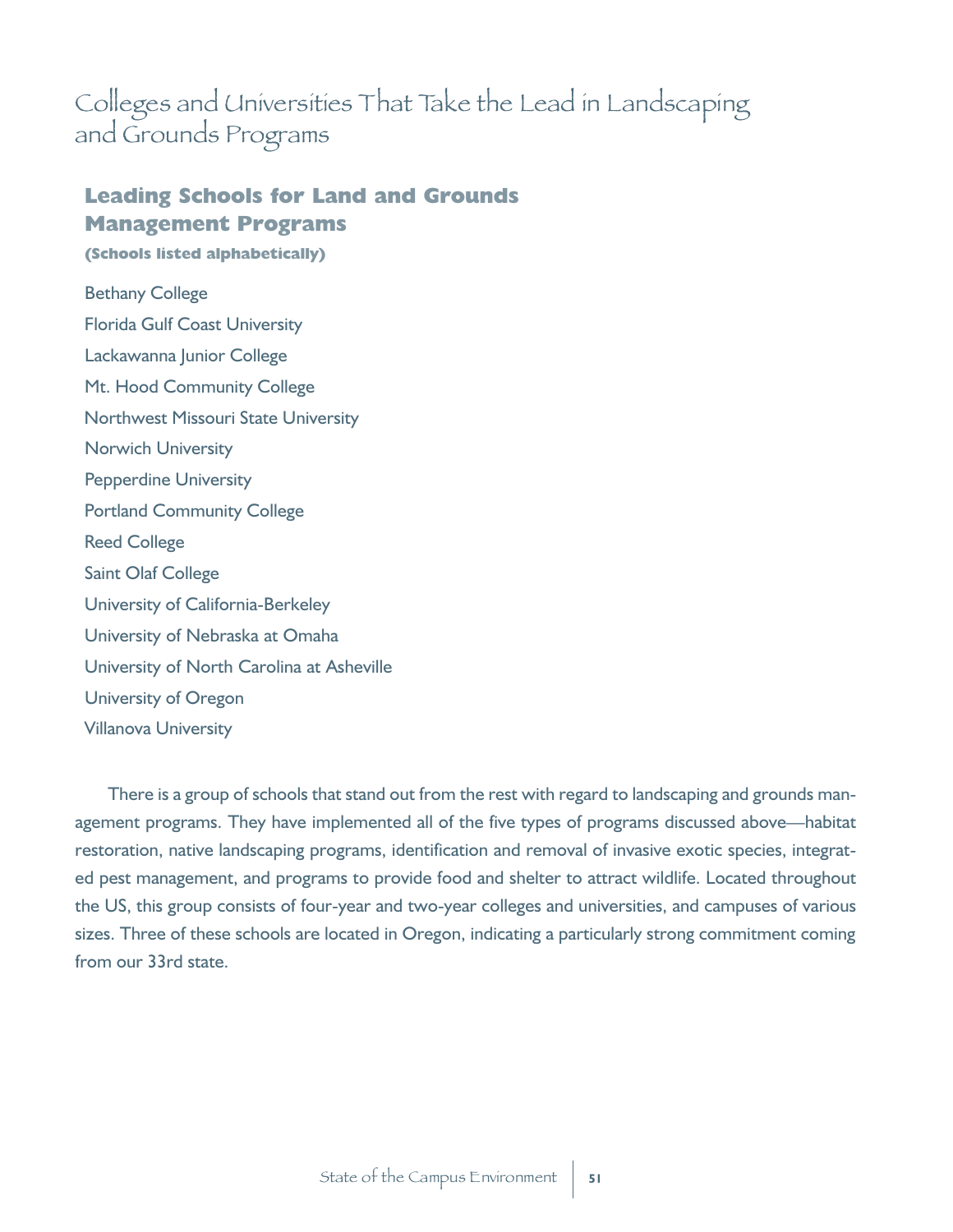#### **Leading Schools for Doing More w/ Land and Grounds Management Programs (Schools**

**listed alphabetically)**

Bethany College Denison University Mercer County Community College George Fox University Purdue University North Central Campus Reed College Saint Olaf College United States Naval Academy University of South Carolina-Columbia

Other colleges and universities stand out for their commitment to future plans for improving their land management from an environmental perspective. Some of these schools have already taken significant steps toward environmentally-focused land management. Again, this group is diverse in terms of size, location, and types of degrees that undergraduates can pursue.

### **Transportation**

#### **Percentage of Schools with Transportation Programs**

|                                                       | <b>CURRENT</b> | <b>FUTURE</b> |
|-------------------------------------------------------|----------------|---------------|
| Adequate and protected<br>bicycle racks               | 59%            | 5             |
| Free or discounted bus<br>passes to students          | 23             | 2             |
| Free or discounted bus<br>passes to faculty and staff | 19             | $\mathbf{2}$  |
| Carpooling program                                    | 17             | 3             |
| Incentives not to drive alone                         | 13             |               |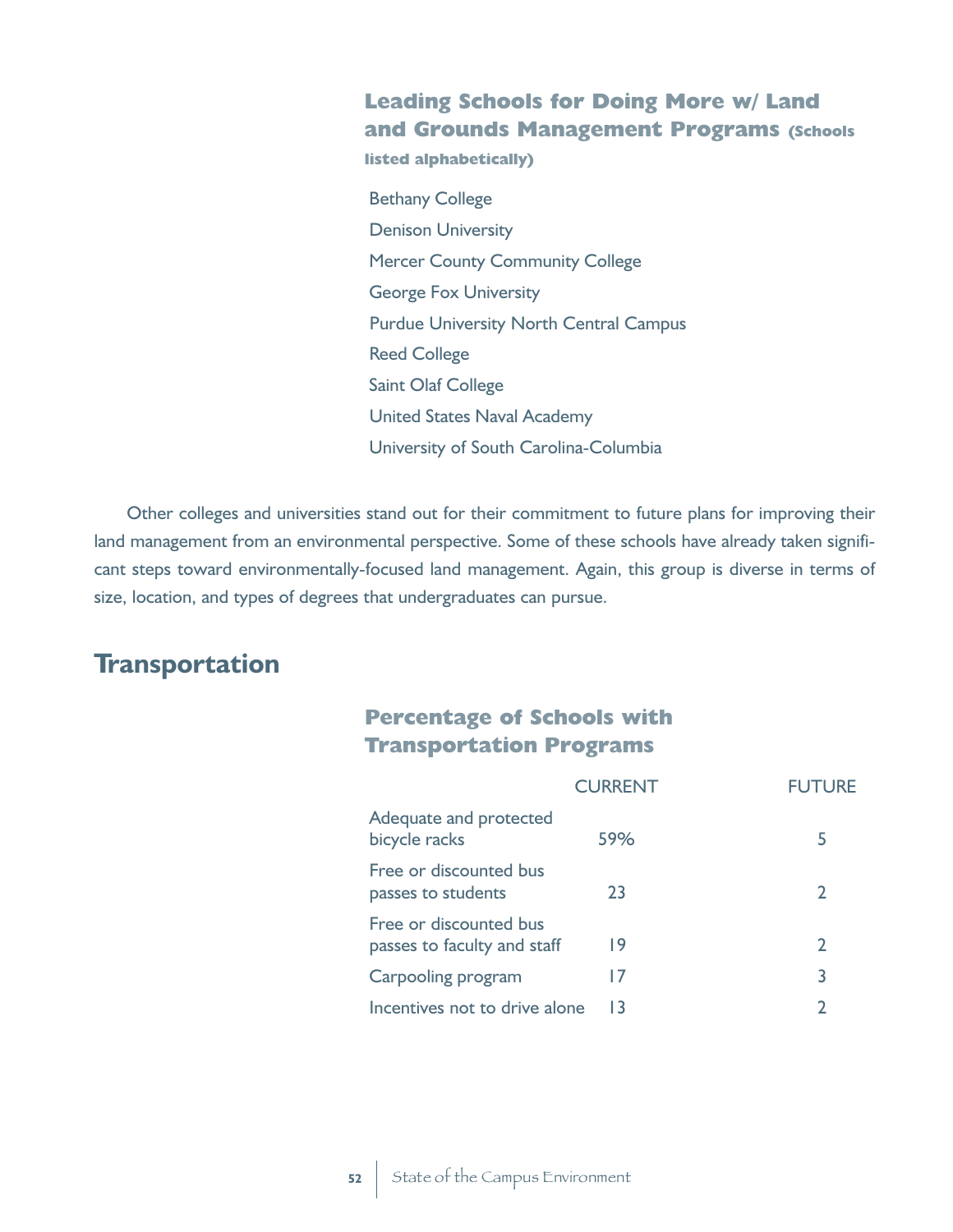Transportation is an area where campuses are doing somewhat less to protect the environment. While a majority (59%) of schools offer adequate bike racks, beyond this basic transportation program many schools fall short. Still, promotion of mass transit through free or discounted bus passes for students (23%) and employees (19%), a carpooling program (17%), or incentives not to drive alone (13%) are offered at a significant minority of colleges and universities. Although a solid number have established environment-friendly transportation programs, few schools plan to do more to promote mass transit in the future. Most likely because transportation programs are most necessary at larger colleges and universities, schools with enrollment of 8,000 or higher are far more likely than smaller ones to have established each of these programs.

#### **Use of Alternative Fuels in Fleet Vehicles on Campus**<sup>5</sup>

|                                        | TOTAL | 2-YEAR 4-YEAR<br>DEGREE DEGREE |    |
|----------------------------------------|-------|--------------------------------|----|
| Do not use alternative fuels           | 80%   | 92                             | 75 |
| Use alternative fuels in some vehicles |       |                                |    |
| $<$ 10% of vehicles                    | 13    | 3                              | 17 |
| 10% or more of vehicles 7              |       | ь                              |    |

Use of alternative fuels follows the same pattern. Among colleges and universities that answered the question, 80 percent say that none of their fleet vehicles use alternative fuels. Two in 10 (20%) use alternative fuel in at least some of their fleet vehicles. Again, this practice is more prevalent among larger rather than smaller colleges and universities, in four-year as opposed to two-year schools, and is also more prevalent among schools in the West than schools in the Midwest or South.

<sup>&</sup>lt;sup>5</sup> Percentages are only for schools that answered question on alternative fuels.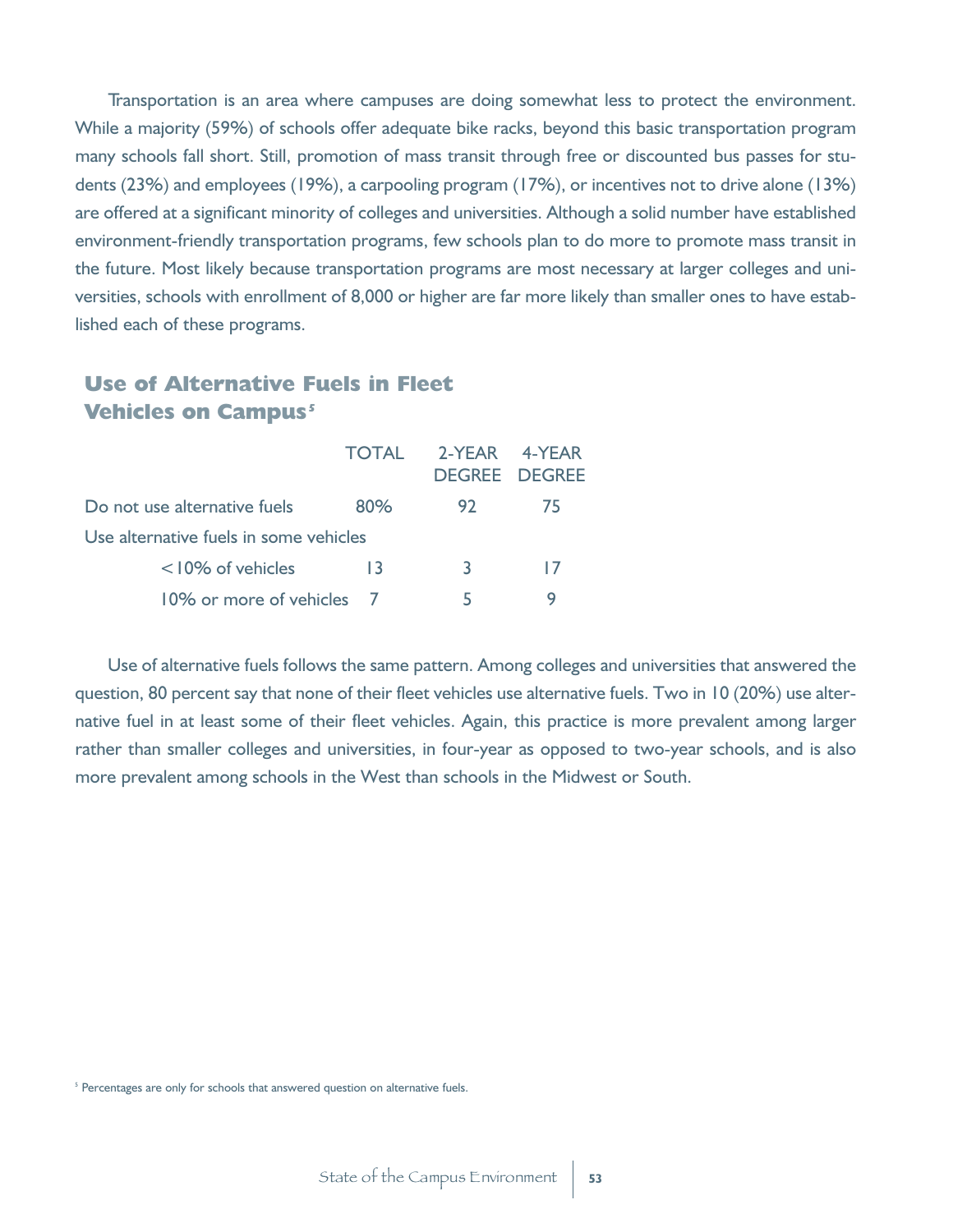# Colleges That Lead the Way on Transportation Programs

#### **Leading Schools for Transportation Programs (Schools listed alphabetically)**

Colorado State University Georgia Institute of Technology Humboldt State University Massachusetts Institute of Technology Mt. Hood Community College Ohio State University Reed College Seattle Central Community College South Puget Sound Community College Southern Illinois University at Edwardsville University of Colorado at Boulder University of Minnesota-Twin Cities University of Portland University of Texas Medical Branch-Galveston University of Vermont

There is a group of colleges and universities that stand above the rest with regard to their transportation programs and policies. These schools have shown a dedication toward promoting environment-friendly transportation by establishing most of the following programs—providing adequate bicycle racks, free or discounted bus passes for students, faculty and staff, establishing a carpooling program, and creating incentives for members of the community to not drive alone. Moreover, most of these schools own at least some fleet vehicles that operate on alternative fuels. Many of these schools are located in the West, three again coming from Oregon, although this group has representation across the country.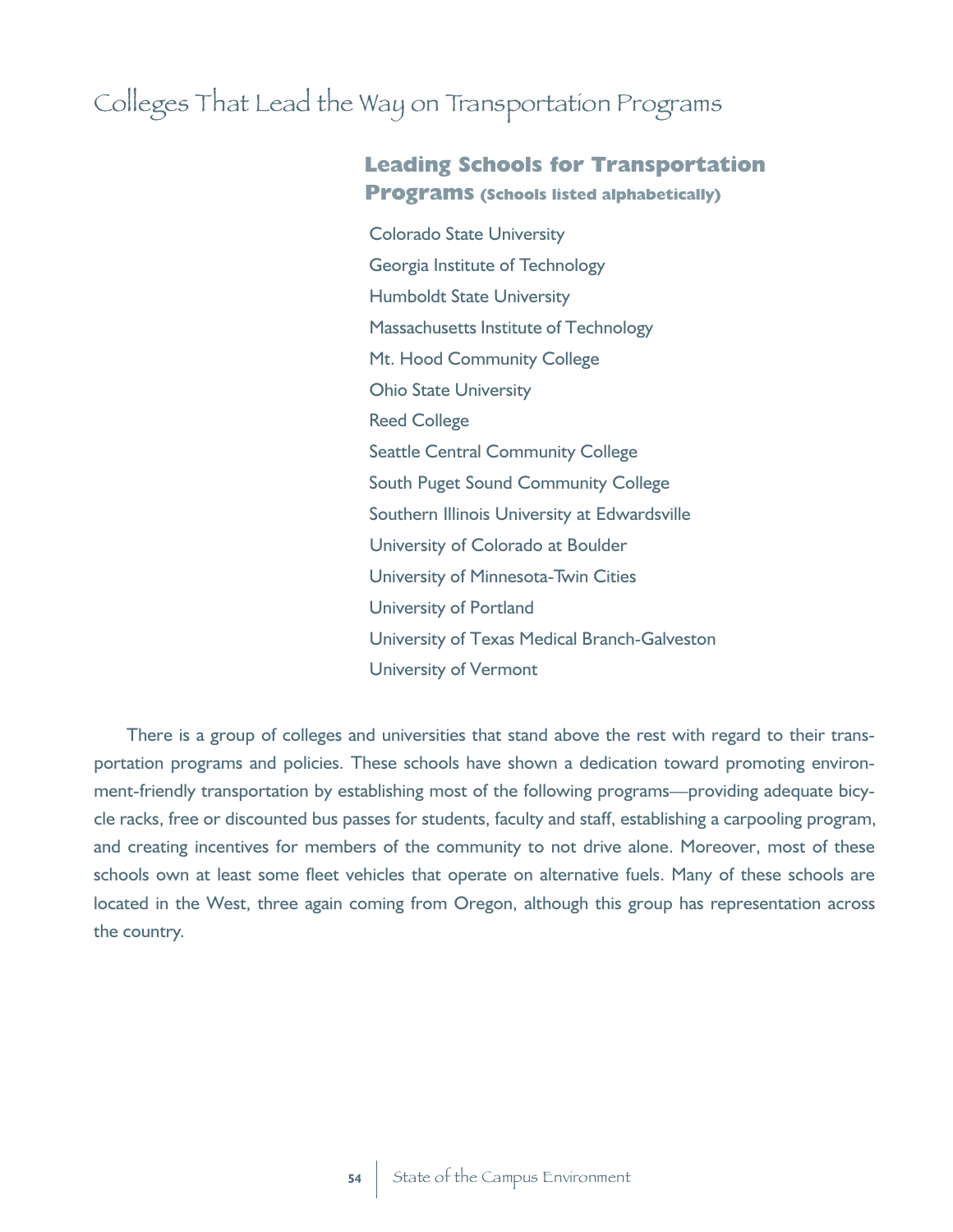### **Background Information on Consumption**

Transportation

#### **Parking Spaces Provided for Student, Faculty, or Staff Parking<sup>6</sup>**

| 400 spaces or less              | 20%   |
|---------------------------------|-------|
| $401 - 800$ spaces              | 23    |
| $801 - 1,500$ spaces            | 23    |
| $1,501 - 3,000$ spaces          | 16    |
| 3,001-5,000 spaces              | 9     |
| More than 5,000 spaces          | 10    |
| Mean number of parking spaces   | 3,093 |
| Median number of parking spaces | 938   |

Colleges and universities were asked about the number of parking spaces they offer and about the average commute in miles. Among schools that responded to the parking space question, two in 10 (20%) have 400 spaces or less, one in four (23%) have between 401 and 800 parking spaces, and another 23 percent have between 801 and 1,500 spaces. One in four (25%) have between 1,501 and 5,000 parking spaces, while 10 percent have more than 5,000 spaces. Four in 10 (38%) did not respond to this question.

#### **Average Commute of Students, Faculty, and Staff Who Drive to Campus<sup>7</sup>**

| 5 miles or less                      | 14% |
|--------------------------------------|-----|
| $6 - 10$ miles                       | 35  |
| $11 - 15$ miles                      | 22  |
| $16 - 25$ miles                      | 20  |
| More than 25 miles                   | 9   |
| Mean commuting distance (in miles)   | 16  |
| Median commuting distance (in miles) | 12  |

<sup>6</sup> Percentages are only for schools that answered the question on the number of parking spaces (n=208; 54 from 2-year schools and 154 from 4-year schools).

<sup>7</sup> Percentages are only for schools that answered the question on the average commute (n=179; 47 from 2-year schools and 132 from 4-year schools).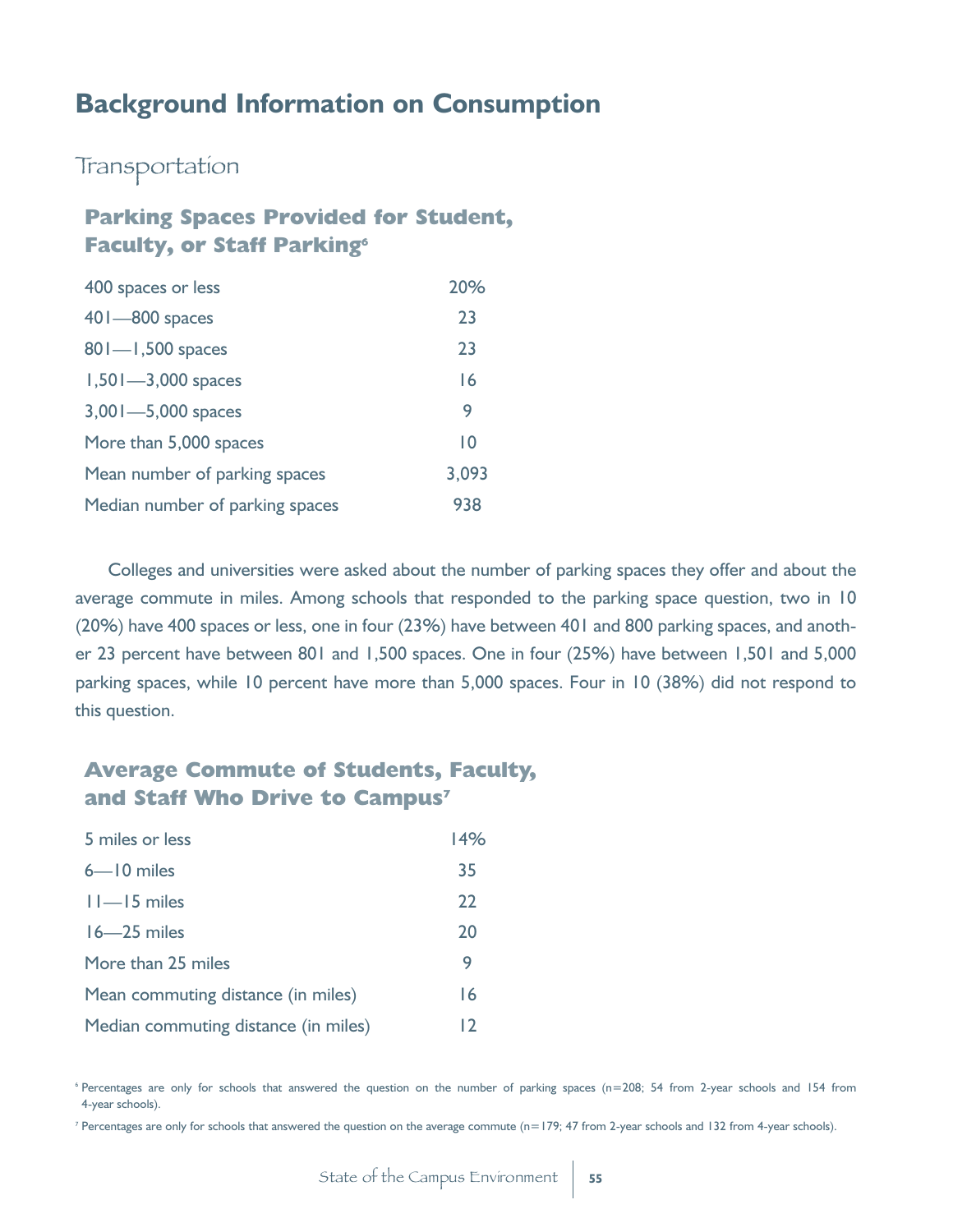#### **Total Municipal Solid Waste Generated in 1999<sup>8</sup>**

|                            | <b>TOTAL</b> | 2-YEAR<br><b>DEGREE</b> | 4-YEAR<br><b>DEGREE</b> |
|----------------------------|--------------|-------------------------|-------------------------|
| 50 short tons or less      | 37%          | 53                      | 26                      |
| $51 - 200$ short tons      | 9            | 33                      | Н                       |
| $201 - 1,000$ short tons   | 21           | ш                       | 28                      |
| More than 1,000 short tons | 23           | 3                       | 36                      |
| Mean short tons            | 1,773        | 35 I                    | 2,691                   |
| Median short tons          | 150          | 50                      | 452                     |

For the most part, students, faculty, and staff do not have a very long commute to get to campus each day. Among colleges and universities that answered this question, half (49%) said the average commute for students, faculty and staff who drive to campus was no more than 10 miles. In another four in 10 (42%) the average commute is between 11 and 25 miles, while one in 10 (9%) have an average student and employee commute of more than 25 miles. Nearly half (47%) of all respondents did not answer this question. The mean commuting distance is 16 miles, and the median is 12.

## Solid Waste

Chiefs of facilities or plant operations were asked about the total municipal solid waste (product packaging, grass clippings, furniture, clothing, bottles, food scraps, newspapers, appliances, paint, batteries) generated on their campus in 1999. Like many of the other open-ended questions from the survey, nearly half (45%) of all schools did not answer the question. Among those that responded, nearly four in 10 (37%) generated 50 short tons of municipal solid waste or less in 1999, with another four in 10 (40%) generating between 51 and 1,000 short tons of waste, and 23 percent generating more than 1,000 short tons of municipal solid waste. The mean amount of waste totaled 1,773 short tons, while the median equaled 150 short tons. In other words, the 165 colleges and universities that responded to this question generated a total of 292,545 short tons of municipal solid waste. Not surprisingly, waste varied by the size of the school with larger schools reporting more waste generated on their campus than smaller schools, and four-year colleges and universities producing vastly more waste than two-year colleges.

Per capita, waste also varies among different campuses. For each student, faculty, and staff member, colleges and universities generate a mean of 1.17 short tons and a median of .08 short tons of municipal solid waste. Students and employees of four-year schools generate greater amounts of waste per capita

<sup>&</sup>lt;sup>8</sup> Percentages are only for schools that answered the question on municipal solid waste consumption (n=165; 46 from 2-year schools and 119 from 4-year schools).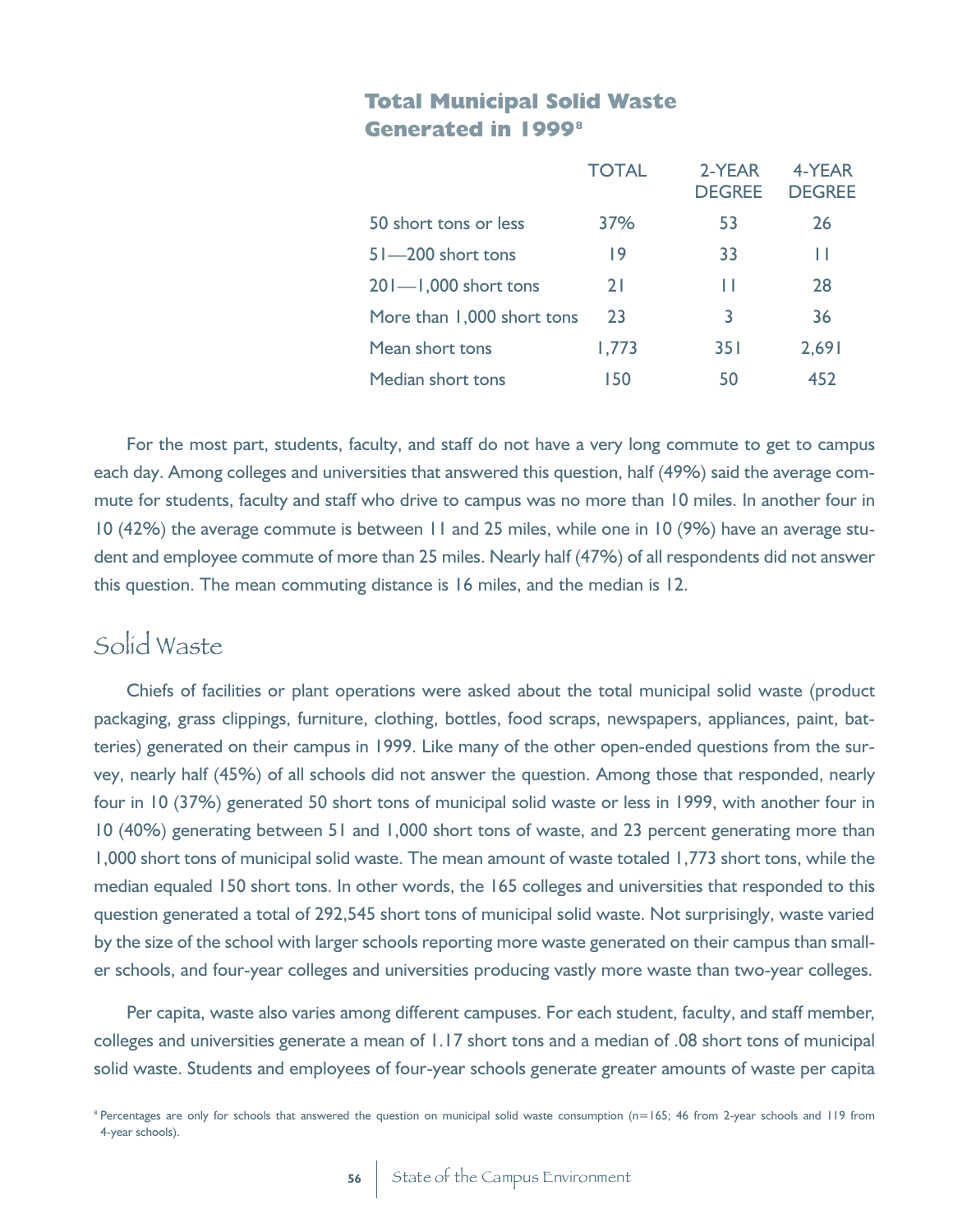than those at two-year schools, while those in the Midwest produce far greater waste per capita than those in the East, South, or West.

#### Water Use

#### **Water Use on College Campuses<sup>9</sup>**

|                           | <b>TOTAL</b> | 2-YEAR<br><b>DEGREE</b> | 4-YEAR<br><b>DEGREE</b> |
|---------------------------|--------------|-------------------------|-------------------------|
| 5 million gallons or less | 31%          | 67                      | 31                      |
| 5-20 million gallons      | 18           | 20                      | 18                      |
| 20-80 million gallons     | 27           | $\overline{10}$         | 27                      |
| 80+ million gallons       | 25           | 3                       | 25                      |
| Mean gallons (millions)   | 27.0         | 9.8                     | 27.0                    |
| Median gallons (millions) | 16.1         | 4.8                     | 16.1                    |
| Mean per capita use       | 14,671       | 3,821                   | 14,671                  |
| Median per capita use     | 6, 411       | 1,000                   | 6, 411                  |

#### **Schools with the Lowest Per Capita and Per Square Foot Water Use**

#### **(Schools listed alphabetically)**

California State Polytechnic University-Pomona

Community College of Allegheny County-Boyce

Emory University

Kent State University Main Campus

Massachusetts College of Liberal Arts

Pace University-White Plains Campus

Pensacola Junior College

Saint Louis University

State University of New York Albany

Sul Ross State University

University of Kansas Main Campus

University of South Carolina-Aiken

<sup>9</sup> Percentages only for schools that answered question on the amount of water consumed (n=134; 27 from 2-year schools and 107 from 4-year schools; 83 from public schools and 51 from private schools).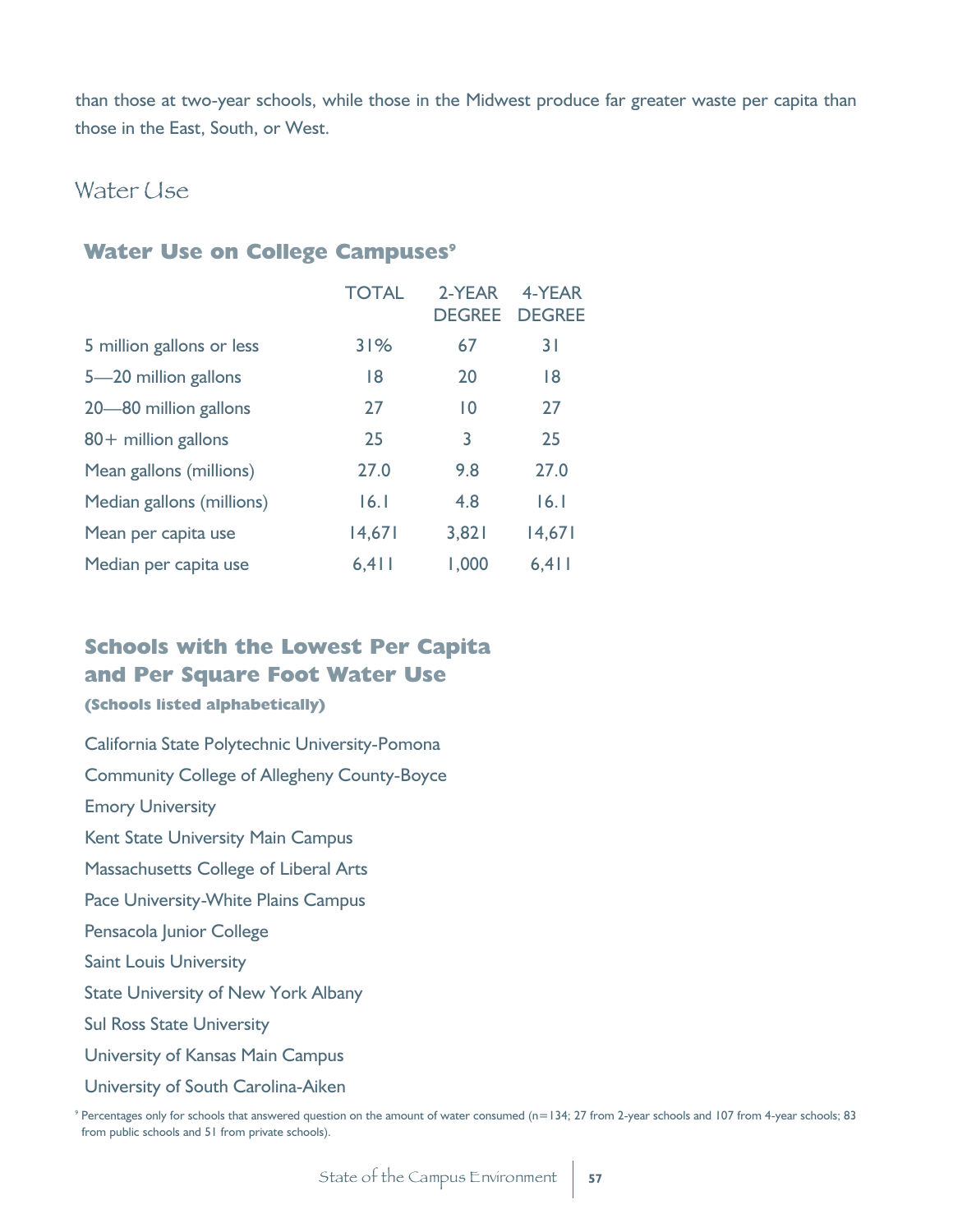Our nation's colleges and universities use a great deal of water, even as many of them are trying to conserve one of our planet's most essential resources. Conserving water can reduce energy consumption and costs since most schools get charged three times: to purchase the water, to heat the water, and to discharge it to the sewer system. On average, each school used 27 million gallons of water in 1999. The median amount of use equaled 16.1 million gallons. Among those that responded to the question, half (49%) used 20 million gallons of water or less, one in four (27%) used between 20 million and 80 million gallons, and 25 percent used more than 80 million gallons of water. More than six in 10 (63%) gave no answer or did not know how much water their campuses used.

Thinking of water use in terms of how much each campus used can be a bit daunting. What does it really mean for a campus to use 27 million gallons of water? Surely the answer differs with regard to the physical size of the campus and the number of people it holds. Five million gallons for a 20-acre campus with 500 students is very different than five million gallons for a 2,000-acre campus with 30,000 students.

Therefore, we calculated the amount of water used per student, faculty, and staff member, and the amount used per square foot of campus land.

We find that colleges and universities use a large amount of water per person, and per square foot each year. The average per capita use of water in 1999 totaled 14,671 gallons, with a median of 6,411 gallons. Among schools that responded to the water use question, four in 10 (43%) used less than 5,000 gallons of water per capita, one in three (32%) used between 5,000 and 14,999 gallons per student or employee, and 25 percent used 15,000 gallons or more per capita. Average residential use is 90 gallons per capita per day. Probably due to economies of scale, average use on campuses is a bit less than residential use, roughly between 40 and 54 gallons per person per day depending upon the length of the school year.

When analyzed by area rather than by person, we find that in 1999, schools used an average of 9.6 gallons of water per square foot of campus space and a median of 2.1 gallons. Among those that responded to the water use question, one in three (35%) use less than one gallon of water per square foot of campus space, another one in three (31%) between one and five gallons of water per square foot of campus space, and the final third (34%) more than five gallons of water per square foot of campus space.

Per capita water use differs across demographic groups. Four-year schools (mean=18,653) use far more gallons of water per student and employee than two-year colleges (mean=3,821). This disparity might be expected since students at four-year schools are far more likely than those at two-year colleges to live on campus. On average, private colleges and universities use nearly twice as much water per capita than public ones (20,024 vs. 11,319 gallons).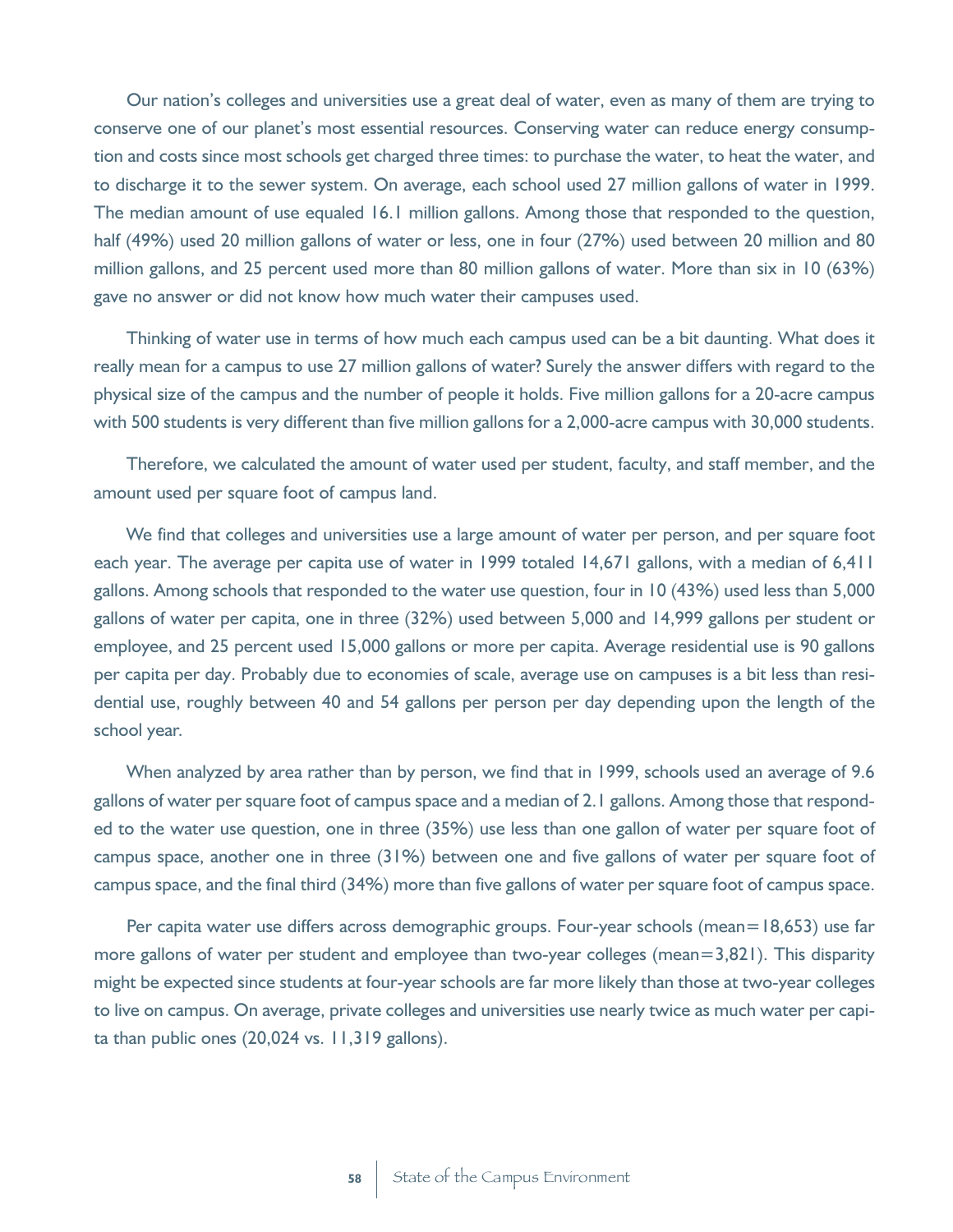# Electricity and Natural Gas

Colleges and universities were also asked about their consumption of electricity and natural gas in 1999. With a mean of 44.6 million kilowatt hours (KWHs) of electricity and a median of 11.0 million KWHs, it is clear that colleges are a major consumer of electricity. Again, six in 10 (60%) did not respond to this question. But among those that did respond to the electricity question, one in four (27%) used 4 million or fewer kilowatt hours of electricity in 1999. Another one in four (24%) consumed between 4 million and 50 million kilowatt hours, 28 percent used 10 million to 50 million KWHs, and one in five (21%) consumed more than 50 million KWHs.

#### **Electricity Consumption on College Campuses<sup>10</sup>**

|                           | <b>TOTAL</b> | 2-YEAR<br><b>DEGREE</b> | 4-YEAR<br><b>DEGREE</b> |
|---------------------------|--------------|-------------------------|-------------------------|
| <4 million kilowatt hours | 27%          | 52                      | 17                      |
| 4-IO million KWHs         | 24           | 35                      | 9                       |
| 10-50 million KWHs        | 28           | П                       | 35                      |
| 50+ million KWHs          | 21           | 3                       | 29                      |
| Mean KWHs (millions)      | 44.6         | 13.5                    | 44.6                    |
| Median KWHs (millions)    | 11.0         | 4.7                     | 11.0                    |
| Mean per capita KWHs      | 12,673       | 1,602                   | 17,288                  |
| Median per capita KWHs    | 2,986        | 925                     | 3.733                   |

It is also useful to understand how much electricity schools consume per student, faculty, and staff member. On average, colleges consumed 12,673 kilowatt hours of electricity per student, faculty, and staff member in 1999, with median per capita consumption totaling 2,986 KWHs. Among colleges and universities that responded to the electricity consumption question, one in five (22%) consumed 1,000 or fewer KWHs per capita, three in 10 (29%) consumed between 1,000 and 3,000 KWHs, 29 percent consumed between 3,000 and 5,000 KWHs, and 21 percent consumed more than 5,000 KWHs per capita. As with other consumption and use patterns, four-year schools consume far more electricity than two-year schools, both overall and per capita.

<sup>10</sup> Percentages only for schools that answered question on the amount of electricity consumed (n=142; 32 from 2-year schools and 110 from 4-year schools).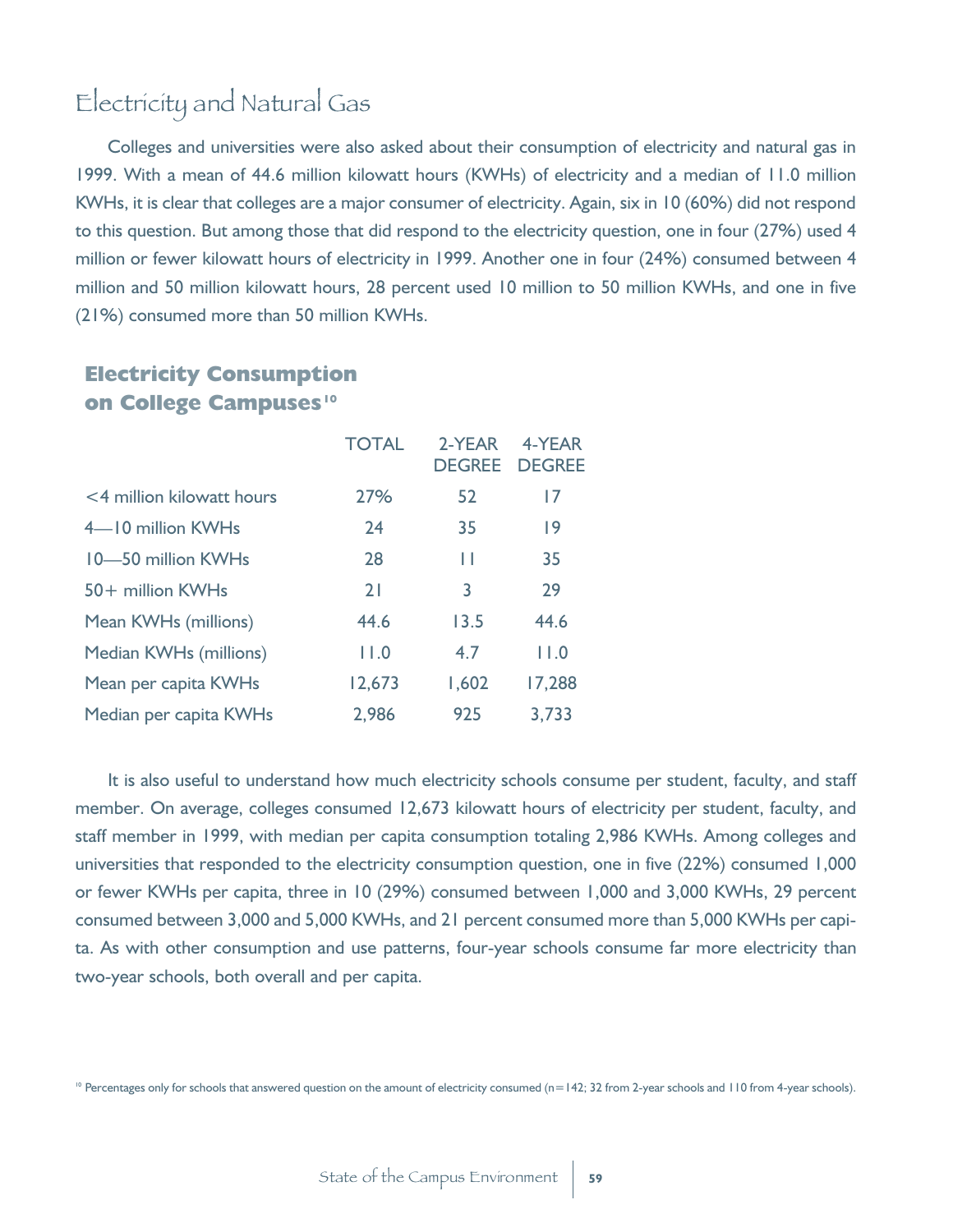#### **Natural Gas Consumption on College Campuses<sup>11</sup>**

|                        | <b>TOTAL</b> | 2-YEAR<br><b>DEGREE</b> | 4-YEAR<br><b>DEGREE</b> |
|------------------------|--------------|-------------------------|-------------------------|
| $<$ 10K MCFs           | 36%          | 50                      | 31                      |
| <b>IOK-80K MCFs</b>    | 20           | 17                      | 21                      |
| <b>80K-200K MCFs</b>   | 20           | 21                      | 9                       |
| $200K + MCFs$          | 24           | 12                      | 28                      |
| Mean MCFs (000s)       | 486.5        | 83.3                    | 652.61                  |
| Median MCFs (000s)     | 93.1         | 67.4                    | 103.9                   |
| Mean per capita MCFs   | 619          | 18                      | 865                     |
| Median per capita MCFs | 10           | 4                       | 4                       |

Natural gas consumption varies greatly across college and university campuses. Whereas all schools use large quantities of electricity, a large number did not consume any natural gas in 1999, and among those that did there is a great deal of variability. This is evident in the huge difference between the mean (486,000 MCFs) and the median (93,000 MCFs) natural gas consumption levels. The distribution is positively skewed, with many schools consuming little or no natural gas, and others consuming huge quantities. Again, six in 10 (61%) did not respond to this question. Among those that answered the question, 36 percent used 10,000 or fewer MCFs, two in 10 (20%) used between 10,001 and 80,000 MCFs, 20 percent consumed 80,000-200,000 MCFs, and 24 percent used more than 200,000.

Per capita natural gas consumption varies tremendously across college and university campuses, which is once again evident with the disparity between the mean and median levels. Mean natural gas consumption per student, faculty, and staff totals 619.4 MCFs, but the median is just 10.1 MCFs. Among the schools that answered the natural gas consumption question, three in 10 (29%) used less than one MCF per student, faculty, and staff member in 1999. Two in 10 (20%) used between one and 10 MCFs of natural gas per capita, one in four (25%) consumed between 10 and 30, and 26 percent consumed 30 or more MCFs of natural gas per capita. Consumption varies tremendously between two- and four-year schools.

<sup>11</sup> Percentages only for schools that answered question on the amount of natural gas consumed (n=140; 29 from 2-year schools and 111 from 4-year schools).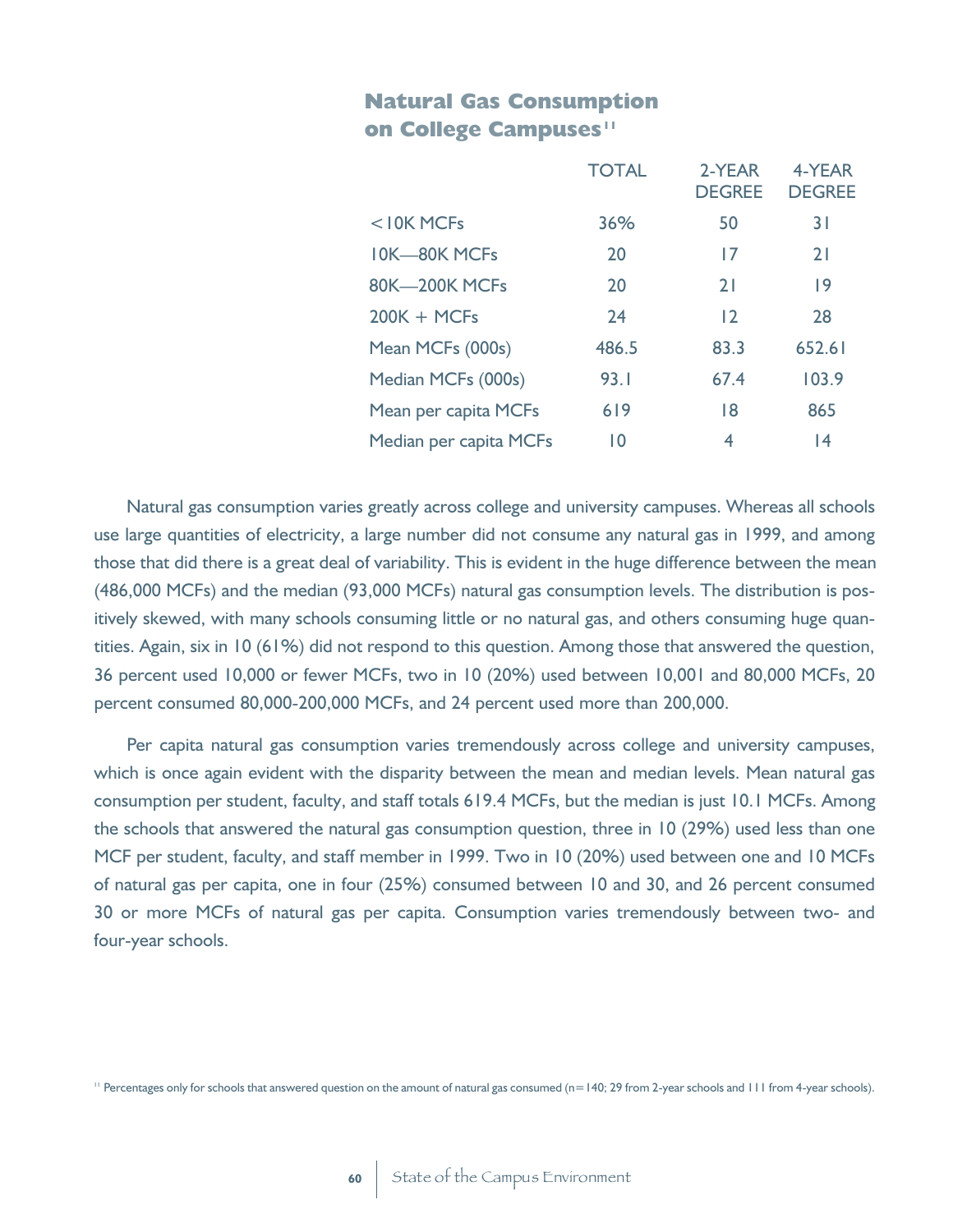## Fuel, Fuel Oil, Propane, Coal, Steam/Hot/Chilled Water, and Firewood

#### **Consumption of Other Sources of Energy**

#### **Percentage of colleges that consumed each source of energy in 1999.<sup>12</sup>**

|                              | <b>TOTAL</b>   | 2-YFAR | 4-YFAR<br><b>DEGREE DEGREE</b> |
|------------------------------|----------------|--------|--------------------------------|
| Gasoline or diesel fuel      | 93%            | 87     | 96                             |
| <b>Fuel oil</b>              | 43             | 20     | 57                             |
| Propane                      | 28             | 25     | 30                             |
| Coal                         | 9              | 0      | 15                             |
| Purchased steam or hot water | 4              | 0      | 6                              |
| Firewood                     | $\overline{2}$ |        | 4                              |
| Purchased chilled water      |                |        | $\mathcal{P}$                  |

Aside from water, electricity, and natural gas, schools also consume a number of other sources of energy. We asked specifically about seven different kinds of energy sources and found a wide range of consumption patterns. As was the case for virtually all open-ended energy questions, approximately six in 10 respondents did not answer the various questions. Among those schools that did respond, virtually all (93%) used gasoline or diesel fuel in 1999, while less than a handful consumed purchased steam or hot water (4%), purchased chilled water (1%), or firewood (2%). Consumption patterns of other energy sources were less extreme, with four in 10 (43%) reporting consumption of fuel oil and three in 10 (28%) reporting propane consumption. One in 10 (9%) consumed coal in 1999.

With different needs for their campuses, colleges and universities consume gasoline or diesel fuel at varying levels. Two in 10 (18%) schools used less than 3,000 gallons of gasoline or diesel fuel in 1999, and an equal amount (20%) used between 3,000 and 9,999 gallons. Another one in three (33%) consumed 10,000-29,999 gallons of gasoline or diesel fuel in 1999, while 22 percent used 30,000 gallons or more. Just 7 percent did not use gasoline or diesel fuel in 1999. On average, colleges and universities consumed 29,287 gallons of gasoline or diesel fuel in 1999, while the median consumption level was 10,346 gallons. The largest schools (enrollment 8,000) consumed more gasoline and diesel fuel than smaller schools.

<sup>&</sup>lt;sup>12</sup> Percentages reported only for colleges that responded to each question.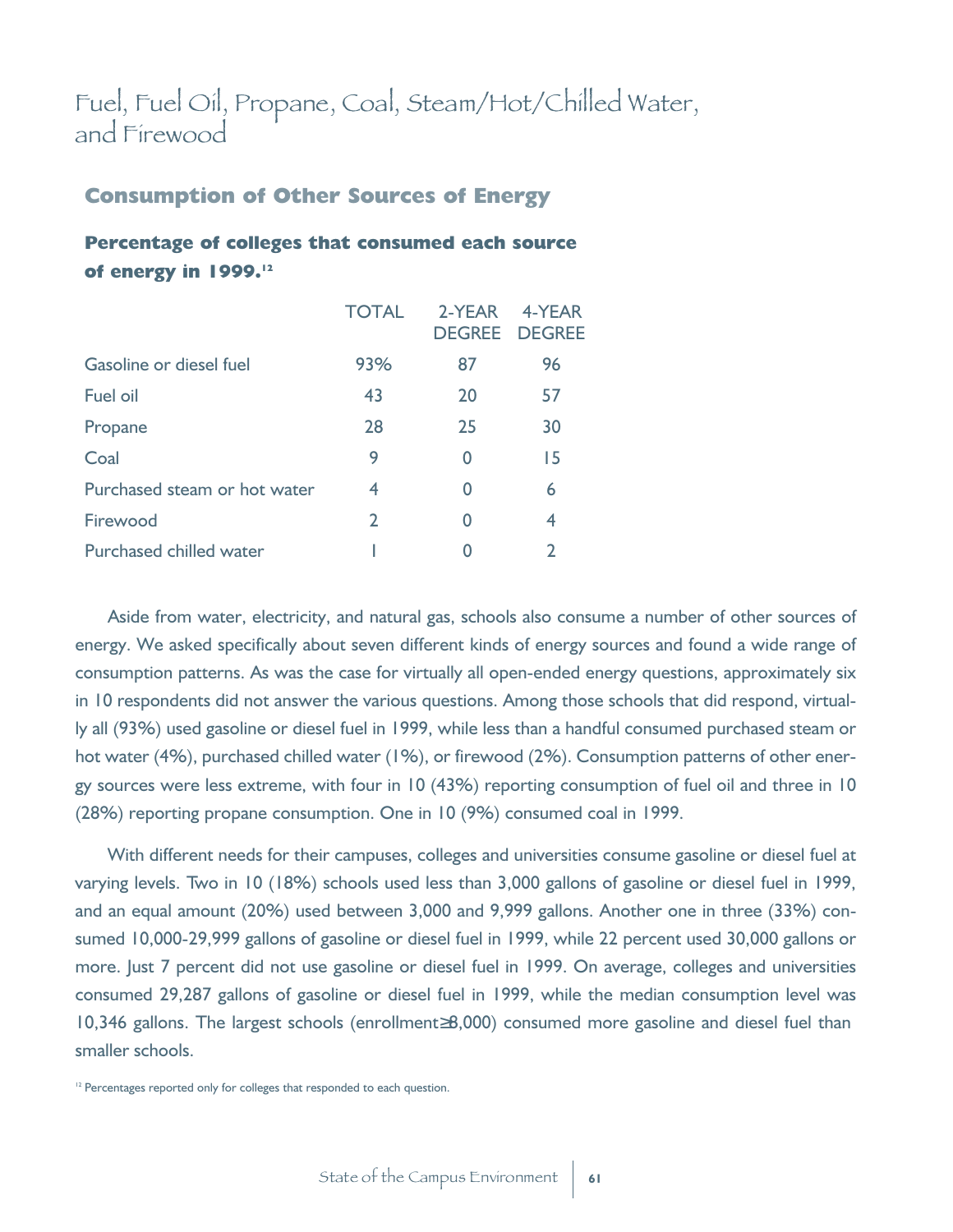Consumption of fuel oil is not as common on college and university campuses as gasoline use, but there are many schools using fuel oil. Similar to gasoline and diesel fuel consumption, schools use varying amounts of fuel oil. In 1999, nearly two in 10 (17%) used some fuel oil, but less than 10,000 gallons, while 11 percent used between 10,000 and 99,999 gallons of fuel oil. Another 16 percent consumed 100,000 gallons of fuel oil or more. Slightly more than half (57%) of colleges did not use fuel oil in 1999. Colleges and universities consumed an average of 107,007 gallons of fuel oil in 1999.

Schools are even less likely to have used propane, but still a considerable minority of schools utilizes this energy source. Sixteen percent of colleges and universities consumed some propane in 1999, but less than 1,000 gallons, while 13 percent used 1,000 gallons or more. Seven in 10 (72%) schools did not consume any propane in 1999. On average, schools used 1,412 gallons of propane. If we limit the analysis to only those that used propane, this average jumps to 4,978 gallons, with a median of 677.

Per capita consumption of gasoline, fuel oil, and propane also vary greatly among colleges and universities. One in four (27%) consumed less than one gallon of gasoline per student, faculty, and staff member in 1999. Another 16 percent consumed between one and two gallons of gasoline per capita, while one in four (23%) consumed between two and five gallons. A third (33%) consumed five or more gallons of gasoline per capita. The mean per capita consumption equaled 6.1 gallons, while the median totaled 2.8 gallons.

Although fewer schools used fuel oil than gasoline, per capita fuel oil consumption is actually higher. Six in 10 (57%) schools did not use fuel oil in 1999, but the average per capita consumption was 19.5 gallons. In fact, if we just examine the averages for schools that consumed fuel oil, we find that the mean per capita consumption totaled 46.6 gallons. The median per capita consumption for schools that used fuel oil was just 4.7 gallons in 1999, suggesting that most schools did not consume very much fuel oil, but that there was a group that used a great deal of this resource. Per capita consumption of propane was far lower, with 14 percent having used .20 gallons of propane per capita in 1999, and 11 percent having consumed more than .20 gallons of propane. Mean per capita consumption was .39, while the mean per capita consumption only for those schools that used propane totaled 1.5 gallons.

When comparing consumption patterns at two- and four-year schools, two-year schools reported using predominantly gasoline or diesel fuel. About two in 10 said they use propane or fuel oil. None of the two-year schools claimed to use coal, firewood, purchased steam or hot water, or purchased chilled water. Four-year schools had a greater diversity of fuel types used, but used predominantly gasoline or diesel fuel and fuel oil. Smaller percentages reported used propane (30%), coal (15%), purchased steam or hot water (6%), firewood (4%), and purchased chilled water (2%).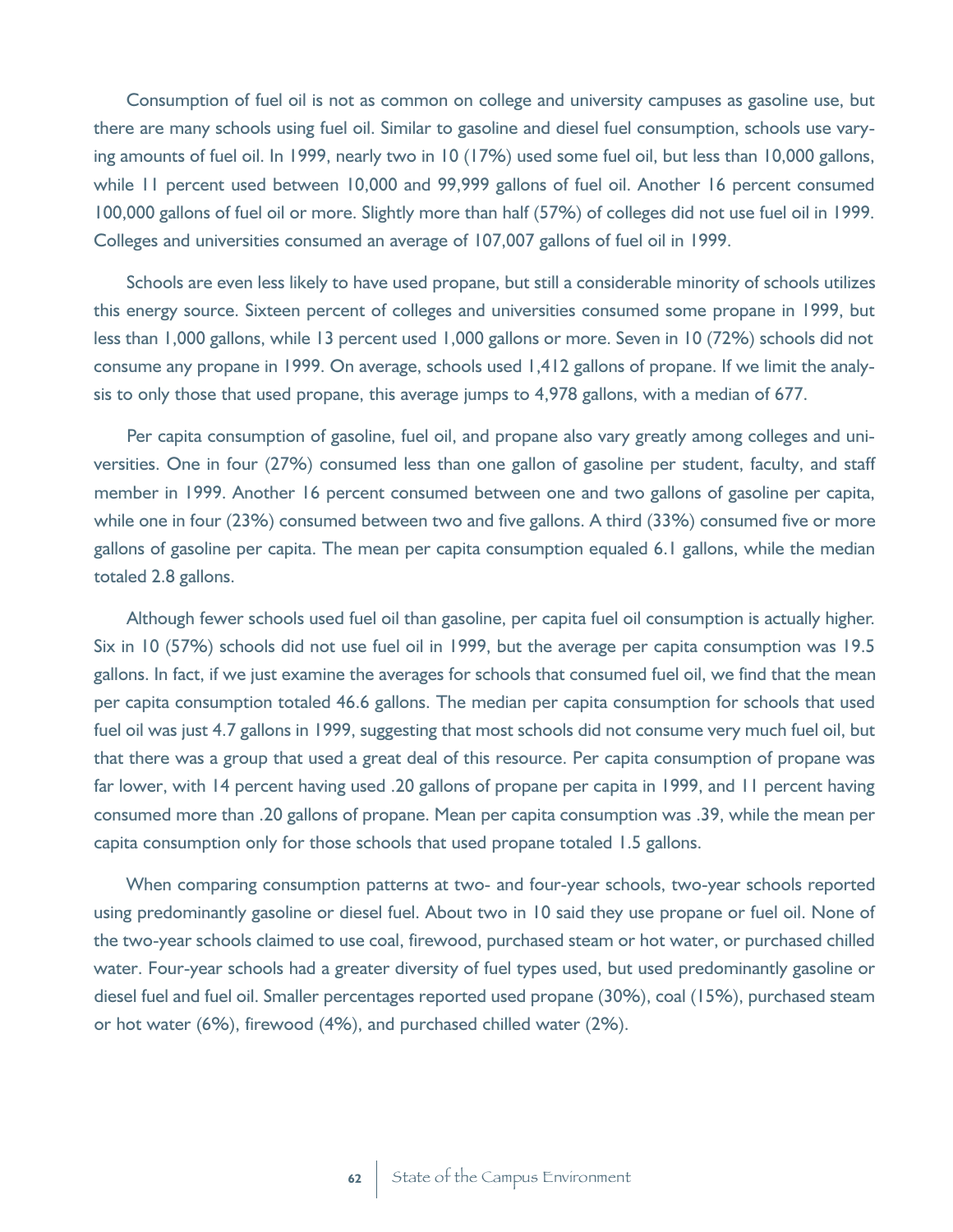## Electricity (Co)Generated

A small group of colleges and universities generate at least some of the electricity that their campuses consume. Among those that answered the question, one in 10 (9%) say they generated at least some electricity in 1999, while 91 percent did not generate electricity. Half of all schools (52%) did not respond to this question. If we examine all colleges and universities, including those that did not generate electricity in 1999, we find that schools generated an average of 5.2 million KWHs of electricity in 1999. In fact, if we narrow our analysis to only those schools that generated electricity in 1999, the mean electricity generated equals 55.8 million KWHs with a median of 3.1 million.

Schools were even less likely to produce cogenerated steam or hot water from their campus electrical generators. Just 11 percent of colleges and universities that answered this question produced cogenerated steam or hot water. Eight in 10 (81%) did not respond to this question, so it is difficult to get a good read on what campuses are doing with regard to producing cogenerated steam or hot water. On average, colleges and universities produced 32.0 billion BTUs of cogenerated steam. And if we consider only those schools that produced cogenerated steam or hot water in 1999, they produced a mean of 284.5 billion BTUs and a median of 3.3 billion BTUs.

#### **Total Area of Heated and/or Air Conditioned Buildings on Campus<sup>13</sup>**

| 200,000 square feet or less         | 18%  |
|-------------------------------------|------|
| 200,001-400,000 square feet         | 23   |
| 400,001-600,000 square feet         | 4    |
| 600,001-1,000,000 square feet       | 15   |
| 1,000,001-2,000,000 square feet     | 16   |
| More than 2 million square feet     | 4    |
| Mean square footage (in millions)   | 1.33 |
| Median square footage (in millions) | .55  |

Even a quick look at the heating and cooling demands of schools shows just how much energy they consume in order to cover their campuses' needs. Looking at colleges and universities that answered the question, we find that a full 30 percent of schools have more than one million square feet of heated and/or air conditioned buildings on their campuses. Another three in 10 (29%) have between 400,000 and 1 million square feet of building space that is heated and/or air conditioned, while 41 percent of

<sup>13</sup> Percentages reported only for colleges that responded to gross square footage question (n=237; 63 from 2-year schools and 174 from 4-year schools).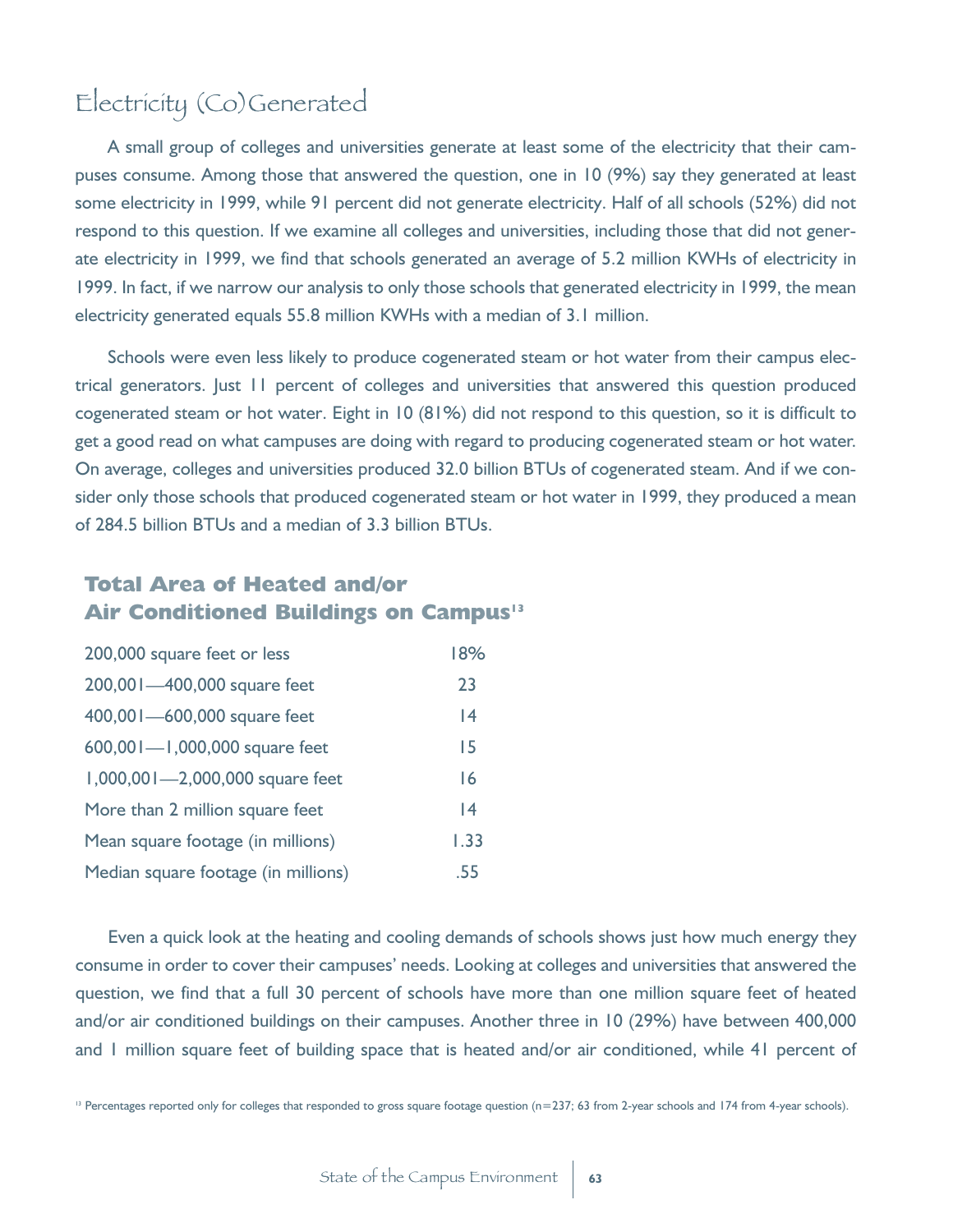schools have 400,000 or fewer square feet of heated and/or air-conditioned buildings on campus. On average, campuses have 1.3 million square feet of building that is heated and/or air-conditioned. The median amount of campus space equals 550,000 square feet. As one might expect, larger schools had more building space that was heated or air conditioned than smaller ones, while four-year schools had more square feet of heated and/or air conditioned buildings than two-year ones. Three in 10 (28%) did not respond to this question.

#### **Open-ended Questions Yield Low Response Rate**

One consistent finding from the analysis of facilities and operations officers is that, for the most part, a large portion of respondents did not answer the open-ended questions. Whether the question concerned municipal solid waste generated on campus, the number of heating or cooling days, or the amount of water used, many, if not most, colleges did not respond to the question. There are several possibilities for why this might happen, and these should have implications for future research in this area.

As is the case with any other survey, there is always the possibility that some of the respondents simply did not want to disclose certain information. But it is unlikely that this is the major cause of the high rate of "no answers" for the facilities and operations questionnaire because regular close-ended questions had much lower refusals ( 10%). Moreover, for the most basic open-ended question of how much total land area the campus included, just 15 percent gave no answer.

Therefore, it is more likely that the problem rests somewhat with the questions that were asked or, more specifically, with the kind of information that we asked chiefs of facilities or plant operations to provide in the survey. There are two potential problems that might have happened that pertain to the type of information we asked for. First, many of the open-ended questions asked schools to provide very detailed information that nobody would know without investigating. It is highly unlikely that the chiefs of facilities or plant operations knew offhand how many kilowatt hours of electricity their campuses consumed or the gallons of water that the campus used in 1999. We knew going into this project that we would be interviewing very busy people, and although this questionnaire could be done in pieces, some respondents probably decided not to research the answers to these open-ended questions.

While non-response for the above reason is cause for concern, another important issue might be at stake, as well. Some respondents might not have all of this data available to them, or they did not entirely understand what we were asking for. Do all schools keep records on the number of heating and cooling days, MCFs of natural gas, or gallons of gasoline that are consumed annually? It is likely that while some excel in keeping records on their energy, waste, and landscaping activities, others do not.